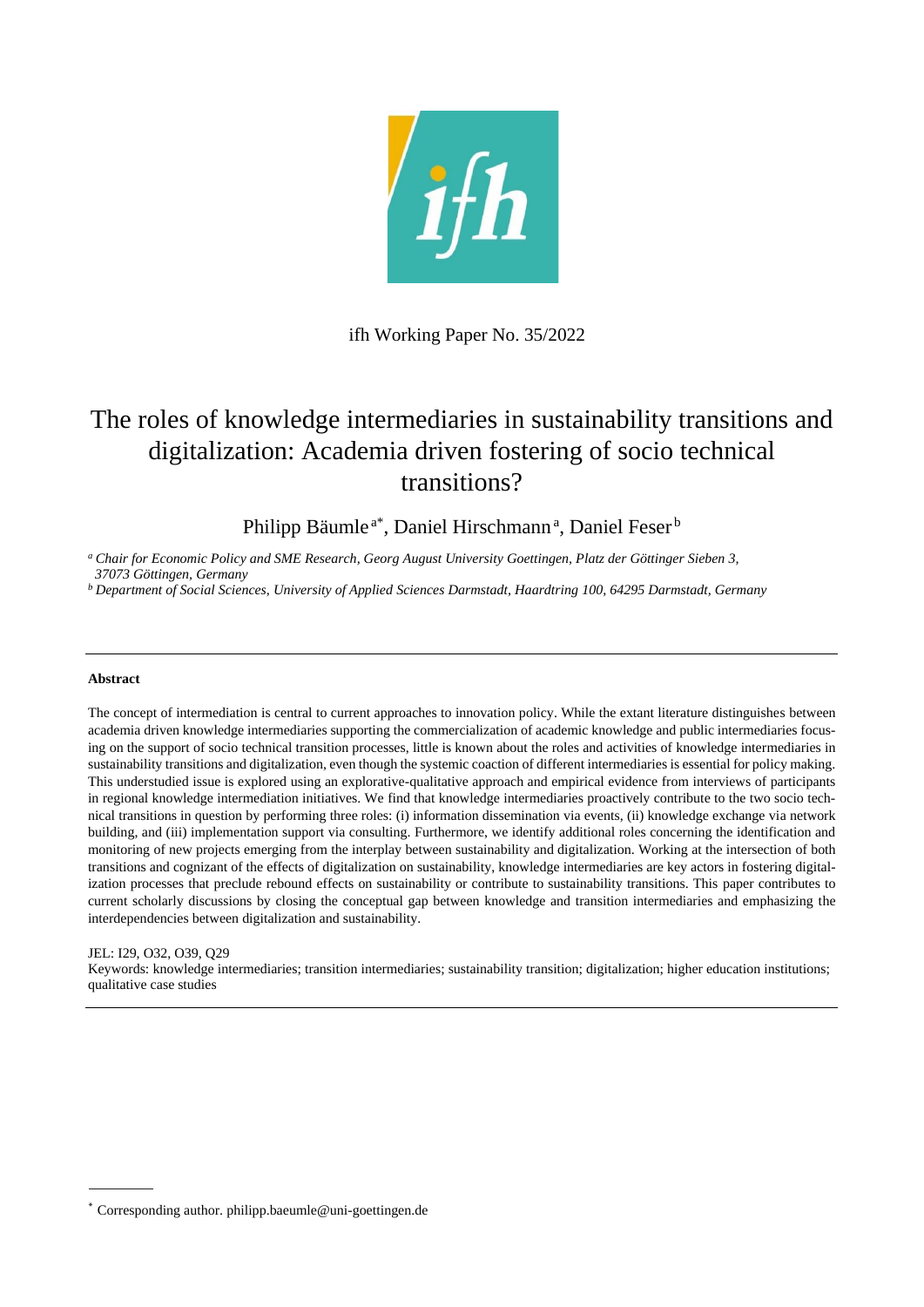### **1. Introduction**

Considering recent debates on pervasive transition processes, regions and their innovation systems face challenges (Grillitsch et al. 2019), in contributing to two major, intertwined transitions that affect regional innovative capacity: the successful transition toward more sustainable modes of production and consumption (henceforth, sustainability<sup>1</sup>; e.g., Markard et al. 2012; Kraker et al. 2013) and the transition toward the development and implementation of digital technologies (henceforth: digitalization<sup>2</sup>; e.g., Isaksen et al. 2021). Hence, current approaches argue for a shift in innovation policy that incorporates the complex needs of grand societal challenges and the implied socio-technical transition processes (Kuhlmann and Rip 2018; Schot and Steinmueller 2018), most importantly sustainability and digitalization (Ortega-Gras et al. 2021; Andersen et al. 2021).

Therefore, higher education institutions (HEIs) play a central role by serving their "third mission" of disseminating relevant academic knowledge throughout regions. HEIs are acknowledged as central constituents of regional innovation dynamics, with regard primarily to harnessing academic knowledge for entrepreneurship and technological innovation (Etzkowitz et al. 2000; Huggins et al. 2008; Etzkowitz and Zhou 2017; Klofsten et al. 2019). In this context, knowledge intermediaries working at the intersection between science and external stakeholders play an important role in fostering academia-industry relations and configuring HEIs' non-academic activities (Yusuf 2008; Clayton et al. 2018). However, although recent works postulate an extended understanding of HEIs' third mission (Trencher et al. 2014; Sedlacek 2013; Zilahy et al. 2009; Blume et al. 2017), evidence regarding the role of knowledge intermediaries and reciprocal transfer of knowledge between academia and non-academic regional stakeholders in transition-oriented policy approaches remains scarce.

Despite a recent upsurge in interest in intermediaries' roles in regional transitions (Vihemäki et al. 2020; van Boxstael et al. 2020; van Lente et al. 2020), knowledge intermediaries have seldom been addressed in this context (Kivimaa et al. 2017). Instead, studies of knowledge intermediaries mainly focus on their roles in commercializing academic knowledge via entrepreneurship and technology transfer (Siegel et al. 2007; Wright et al. 2008; Hayter 2016) and, more recently, on the formation of entrepreneurial and technology transfer ecosystems surrounding HEIs' local environments (Hayter 2016; Good et al. 2019). Studies of intermediary roles in regional transition processes largely focus on government-affiliated organizations (van Lente et al. 2003; Kivimaa 2014).

This paper focuses on academia-led regional knowledge intermediation initiatives and their roles in sociotechnical transitions, with a view to closing the gap between two neglects identified in two closely related strands of literature: the research on knowledge intermediaries focuses on the intermediaries' supporting roles in the diffusion and commercialization of academic knowledge, while neglecting their contribution to transition processes; and research on transition intermediaries focuses on public agencies and their activities that foster the relations between public and economic actors while neglecting the possible effects of academia and knowledge transfer for socio-technical transitions. What is missing in the literature is a conceptual and empirical connection between the overlapping concepts of knowledge and transition intermediation that clarifies the former concept's roles in socio-technical transitions and thereby contributes to the superordinate understanding of regional transitions. Against this background, this paper addresses the following research questions using a qualitative empirical approach:

<sup>&</sup>lt;sup>1</sup> We follow the seminal work by Markard et al. 2012 and perceive sustainability transitions as "long-term, multi-dimensional, and fundamental transformation processes through which established socio-technical systems shift to more sustainable modes of production and consumption" (Markard et al. 2012, p. 956)

 $2$  We follow the recent approach by Isaksen et al. (2021) and perceive digitalization as a multifaceted process that exceeds the development of new technologies, requires the modification of regional assets and depends on "new competences and skills in the workforce, new firm competencies, new public attitudes and know-how, all supported by changes in the organizational and institutional support infrastructure of RISs." (Isaksen et al. 2021, p. 134)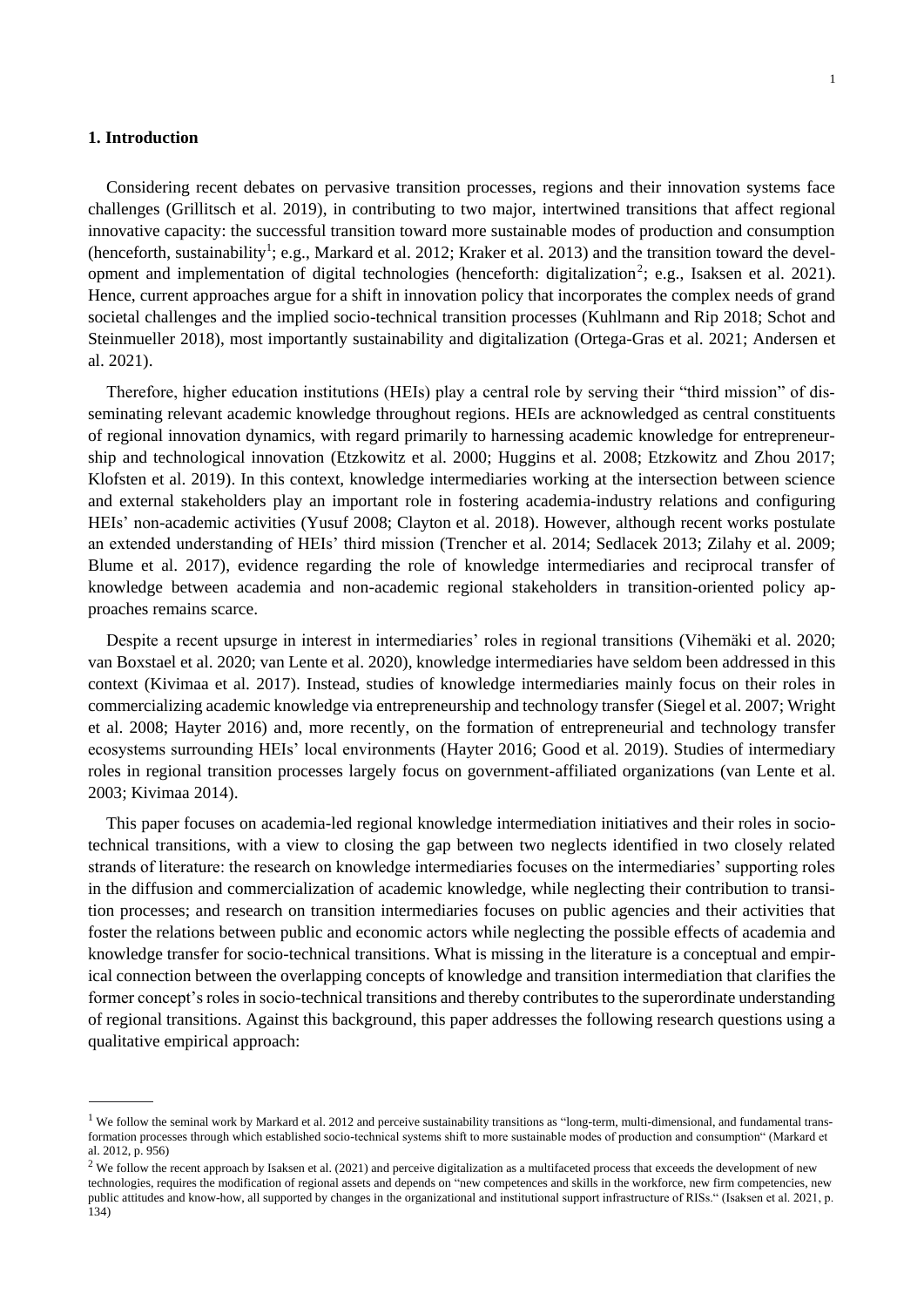- RQ1: How do knowledge intermediaries contribute to sustainability and digitalization?
- RQ2: Which additional roles for knowledge intermediaries emerge from interdependencies between sustainability and digitalization?

Drawing on the nascent strand of literature, we adopted an explorative and inductive qualitative approach to generate insights into the roles played by knowledge intermediaries in sustainability and digitalization. We conducted 62 interviews with intermediaries and stakeholders from four German regional knowledge intermediation initiatives in 2020. Based on a qualitative content analysis, we derived insights regarding the roles of knowledge intermediaries in regional transitions, the effects of the co-occurrence of and the interplay between regional transitions on knowledge intermediaries, and the resulting implications for knowledge intermediaries' roles in regional transitions. Hence, our results are of scholarly interest for two main reasons. First, the paper builds a bridge between research on knowledge intermediaries and research on transition intermediaries. Disentangling the relations between different intermediaries can help resolve the current fuzziness of the intermediation concept that has resulted from the broadening variety of actors and activities assessed, and which complicates the development of theory-backed approaches. Second, the paper enriches the burgeoning research on place-based transition processes by contributing to the growing trend of highlighting the interdependencies between sustainability and digitalization on a regional level.

The remainder of this paper is organized as follows. Section 2 reviews the literature on knowledge intermediaries and regional transitions. Section 3 introduces the cases and presents the methodological approach. Section 4 presents the central empirical findings. Section 5 discusses these findings against the background of extant literature, and finally, Section 6 concludes the paper by drawing some initial managerial and scientific conclusions.

# **2. Literature Review**

#### *2.1. Knowledge intermediaries and transition intermediaries*

The concept of intermediation has gained significant attention in innovation policy and research during the last two decades (van Lente et al. 2003; Howells 2006; Stewart and Hyysalo 2008). Intermediation comprises various roles and activities that aim to enhance the productivity, connectivity, and functionality of innovation systems by fostering inter-organizational network building and knowledge exchange between different stakeholders (Howells 2006; Dalziel 2010; Nauwelaers 2011), and has come to be a central component of two related yet insufficiently interwoven strands of literature: *knowledge intermediaries* and *transitions intermediaries*.

The knowledge and technology transfer literature discusses *knowledge intermediaries* as institutions working at the intersection between academic and non-academic stakeholders to foster the transfer and commercialization of academic knowledge (e.g., Yusuf 2008; Clayton et al. 2018; Youtie and Shapira 2008). Hayter (2016, p. 636) defines *knowledge intermediaries* as "organizations that facilitate knowledge exchange between universities and external stakeholders through the creation of bi-directional, value-added network relationships". They represent a heterogeneous group of mostly HEI-owned and publicly owned actors facilitating knowledge transfer (e.g., Villani et al. 2017; Good et al. 2019). The literature on knowledge intermediaries covers two broad objectives: the roles of HEI transfer units in fostering the commercialization of academic knowledge assets via licensing and patenting (Siegel et al. 2007; Macho-Stadler et al. 2007), thereby strengthening formal university-industry linkages (Siegel et al. 2003; Debackere and Veugelers 2005; Wright et al. 2008) and promoting academic entrepreneurship (Wright et al. 2004; Lockett and Wright 2005; Markman et al. 2005; Rothaermel et al. 2007), and the formation of nascent transfer ecosystems surrounding HEIs' local environments (Miller and Acs 2017; Huang-Saad et al. 2017; Breznitz and Zhang 2019; Lahikainen et al. 2019). However, research on the contributions of knowledge transfer and knowledge intermediaries to regional transition processes remains scarce (Kivimaa et al. 2017).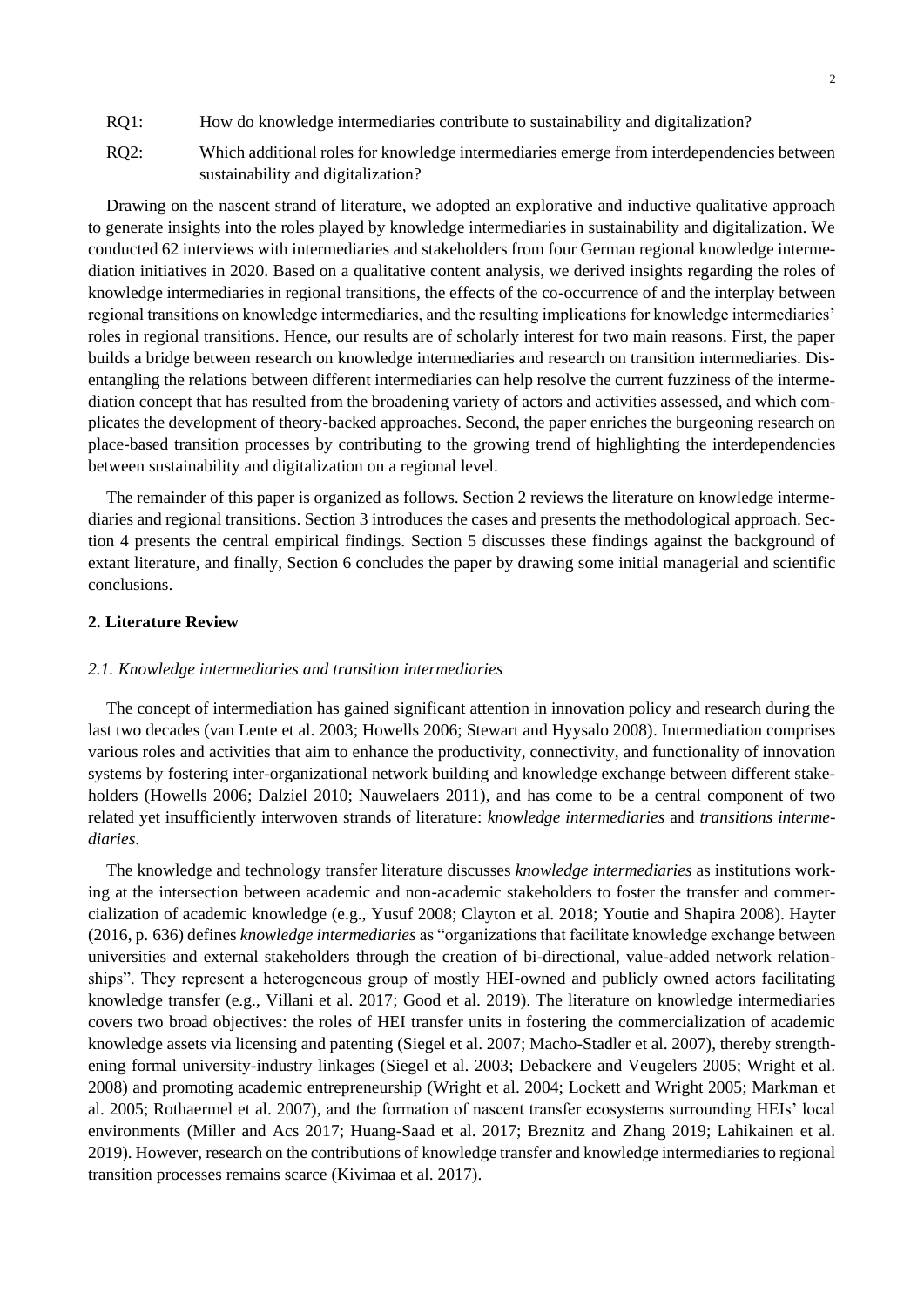| <b>Dimension</b>         | Knowledge Intermediaries                                                                                                                                                                                  | <b>Transition Intermediaries</b>                                                                                                                                                                                                                                                                                                                                              |
|--------------------------|-----------------------------------------------------------------------------------------------------------------------------------------------------------------------------------------------------------|-------------------------------------------------------------------------------------------------------------------------------------------------------------------------------------------------------------------------------------------------------------------------------------------------------------------------------------------------------------------------------|
| Focus                    | Knowledge commercialization; Technol-<br>ogy Transfer; Academic Entrepreneur-<br>ship; Technological innovation                                                                                           | Socio-technical transition processes on<br>system level; Systemic innovation                                                                                                                                                                                                                                                                                                  |
| Definition               | "Organizations that facilitate knowledge<br>exchange between universities and exter-<br>nal stakeholders through the creation of<br>bi-directional, value-added network rela-<br>tionships" (Hayter 2016) | "Actors and platforms that positively<br>influence sustainability transition pro-<br>cesses by linking actors and activities,<br>and their related skills and resources, or<br>by connecting transition visions and de-<br>mands of networks of actors with exist-<br>ing regimes in order to create momentum<br>for socio-technical system change"<br>(Kivimaa et al. 2019a) |
| Sources of fund-<br>ing  | Publicly-funded by academia or govern-<br>ment                                                                                                                                                            | Publicly funded by government or mu-<br>nicipalities (national, regional, or local)                                                                                                                                                                                                                                                                                           |
| Scope of action          | Mostly actor-specific; direct support via<br>bi- or trilateral relations; recent: create<br>entrepreneurial ecosystems                                                                                    | System-specific; support vision-building<br>and network creation                                                                                                                                                                                                                                                                                                              |
| Recipients of<br>support | Academics; Students; emerging Start-<br>ups/Spin-offs (supply side of innovation)                                                                                                                         | SMEs (demand side of innovation)                                                                                                                                                                                                                                                                                                                                              |
| Related litera-<br>ture  | Yusuf 2008; Debackere and Veugelers<br>2005; Wright et al. 2008; Youtie and<br>Shapira 2008; Hayter 2016; Clayton et al.<br>2018                                                                          | van Lente et al. 2003; Kivimaa et al.<br>2017; Kivimaa et al. 2019a; van Lente et<br>al. 2020; Kivimaa 2014; van Boxstael et<br>al. 2020                                                                                                                                                                                                                                      |

<span id="page-3-0"></span>Table 1. Differentiation between Knowledge Intermediaries and Transition Intermediaries (dimensions based on Mignon and Kanda 2018)

The sustainability transitions literature discusses *transition intermediaries* as catalyzers of change in sociotechnical systems and multi-actor processes (Kivimaa et al. 2019a). Following the definition of Kivimaa et al. (2019a, p. 1072) transition intermediaries are "actors and platforms that positively influence sustainability transition processes by linking actors and activities, and their related skills and resources, or by connecting transition visions and demands of networks of actors with existing regimes in order to create momentum for socio-technical system change". In the context of transitions, key functions of intermediaries have been discussed, such as strategy development (Cramer 2020; Hamann and April 2013; Hodson and Marvin 2012), vision building (Kivimaa 2014; van Lente et al. 2003; van Boxstael et al. 2020), knowledge brokering (Barnes 2018; Janssen et al. 2020; Kanda et al. 2019; van Lente et al. 2020) and networking (Fischer and Newig 2016; Gliedt et al. 2018; Kanda et al. 2020; Loorbach et al. 2020), exchanging knowledge (Frantzeskaki et al. 2019; Kemp et al. 1998), fostering knowledge dissemination (Fischer and Newig 2016; Hyysalo et al. 2018; Sovacool et al. 2020; Hyysalo et al. 2013), and building institutions (Bush et al. 2017; Horne and Dalton 2014; Kivimaa et al. 2019b). [Table 1](#page-3-0) sums up the differences between knowledge and transition intermediaries (based on dimensions for intermediary differentiation suggested by Mignon and Kanda 2018).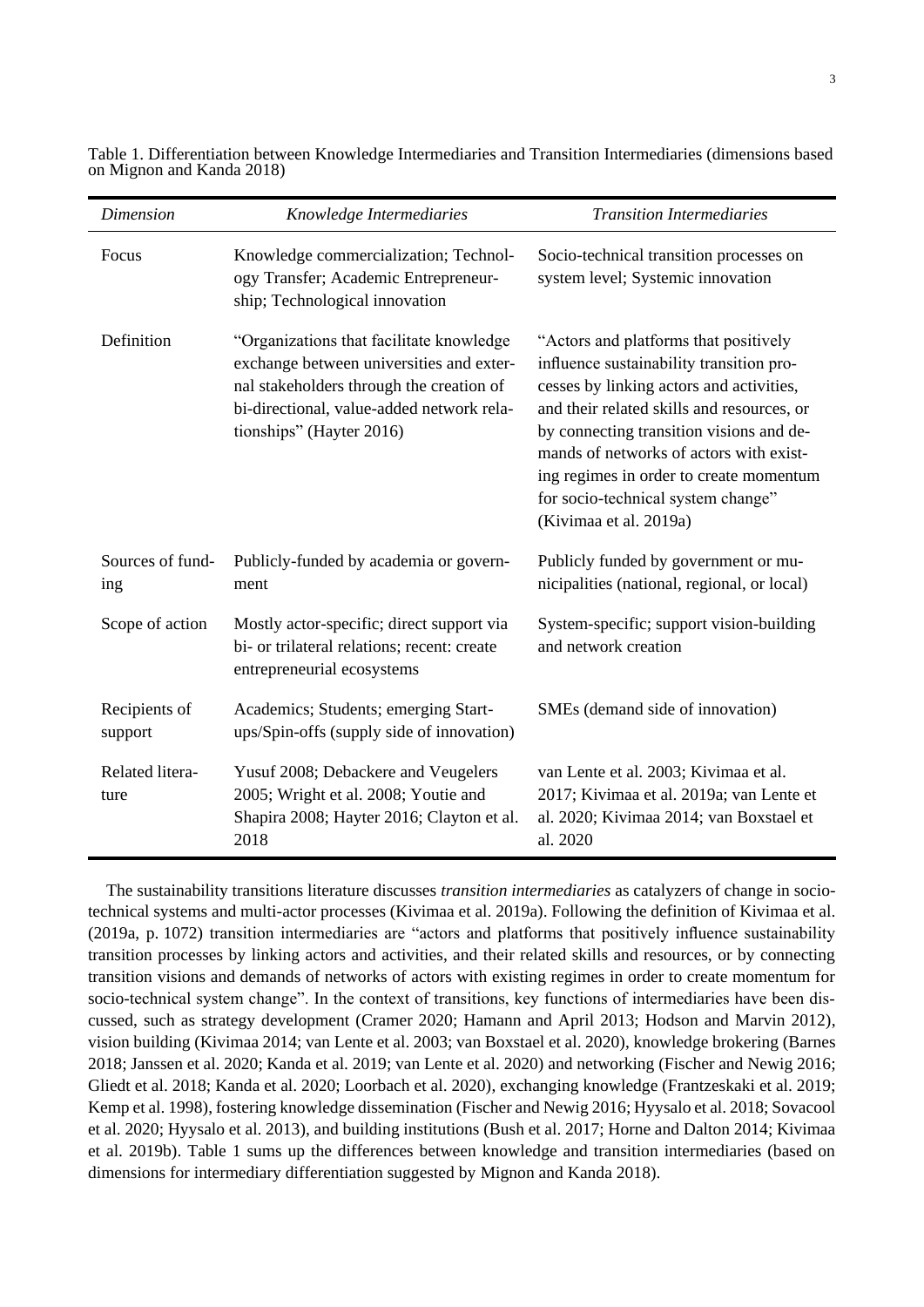Although the concepts of both knowledge and transition intermediaries are based on the same theoretical foundations and fulfill similar functions (i.e., inducing politically favored development processes by initiating, and moderating networks and cooperative endeavors between distant and dissimilar actors from different contexts ), the respective strands of literature rarely establish connections between the two concepts. A deeper understanding of the effects of intermediation in innovation and transitions calls for a comprehensive assessment of intermediary activities across their respective fields.

### *2.2. Sustainability transitions and digitalization*

The concept of transitions has been used in science, technology, and innovation research to explain largescale changes in socio-technical systems (Geels 2005; Geels 2019) and can be understood as the relationship between long-term technological changes and customers' changing technological preferences (Kemp and van Lente 2011).

Sustainability transitions represent the systemic technological, institutional, and ecological alterations required for a comprehensive shift toward the sustainable redesign of socio-technical and societal systems (Loorbach et al. 2017). Therefore, research on sustainability transitions has discussed the multi-level interactions of various actors and their effects on system innovation (Geels 2002; Geels 2005; Markard et al. 2012; Köhler et al. 2019). Recently, spatial analyses have contributed to a remarkable body of literature (Hansen and Coenen 2015; Strambach and Pflitsch 2018; Tödtling et al. 2021) that argues that a regional scale is the scale best suited for creating comprehensive approaches to regional challenges and the associated demands of actors (Hansen and Coenen 2015).

Popularized in business media (Fitzgerald et al. 2014; Nambisan et al. 2019), the concept of digitalization originally focused on disruptive organizational change and strategies that allow for the effective integration and exploitation of emerging digital technologies, marketing channels, and business models for increases in productivity and innovation (Matt et al. 2015; Zimmermann et al. 2021). Earlier approaches have focused on challenges that firms, especially small and medium-sized enterprises (SMEs), face in transforming their organizational structures in order to meet the requirements of a digitized economy (Chen et al. 2016; Garzoni et al. 2020; Galati and Bigliardi 2019). Whereas recent approaches, often discussed in the context of *Industry 4.0*, have attempted go beyond this organizational perspective and emphasized the relevance of different spatial innovation contexts requiring institutional adaptions that allow for effective support of digitalization (Kopp et al. 2016; Reischauer 2018). Despite the supposed nullifying effects of digital technologies on spatial peculiarities, these approaches emphasize the importance of trust-based network relations (Götz and Jankowska 2017) and the concerted bottom-up creation of a common understanding of digitalization, place-based support instruments, and digital infrastructure (Hervas-Oliver et al. 2019; Hervas-Oliver et al. 2021). In a recent study, Isaksen et al. (2021) illustrate that non-appealing regional innovation structures may hamper organizational transformation processes and, just like firms, regional innovation structures may need to re-use existing digital assets, create new regional assets, and remove non-functioning structures and assets in order to support digitalization.

Despite the ubiquity of digitalization, it remains underrepresented in transition research (Andersen et al. 2021). Only recently, and mostly in response to high-level policy strategies that claim a digital and sustainable 'twin transition' (European Commission 2019), has a burgeoning strand of literature started to assess the interdependencies between sustainability and digitalization on an organizational level (see Del Río Castro et al. 2021 for an overview). These works acknowledge digitalization as both a key element and a driver of sustainable production, as it supposedly supports resource efficiency and can lead to 'digital sustainability' (George et al. 2021; Bican and Brem 2020). Accordingly, the steady enhancement of information and communication technologies is perceived as a means of reducing traffic emissions, while Big Data is seen as an important instrument of resource management and circular economy (e.g., Boone et al. 2017; Rosa et al. 2020; Antikainen et al. 2018). However, despite a predominantly positive perception of the effects of digitalization on sustainability, recent works also highlight the threat of unintended negative effects (e.g., Stock et al. 2018). In this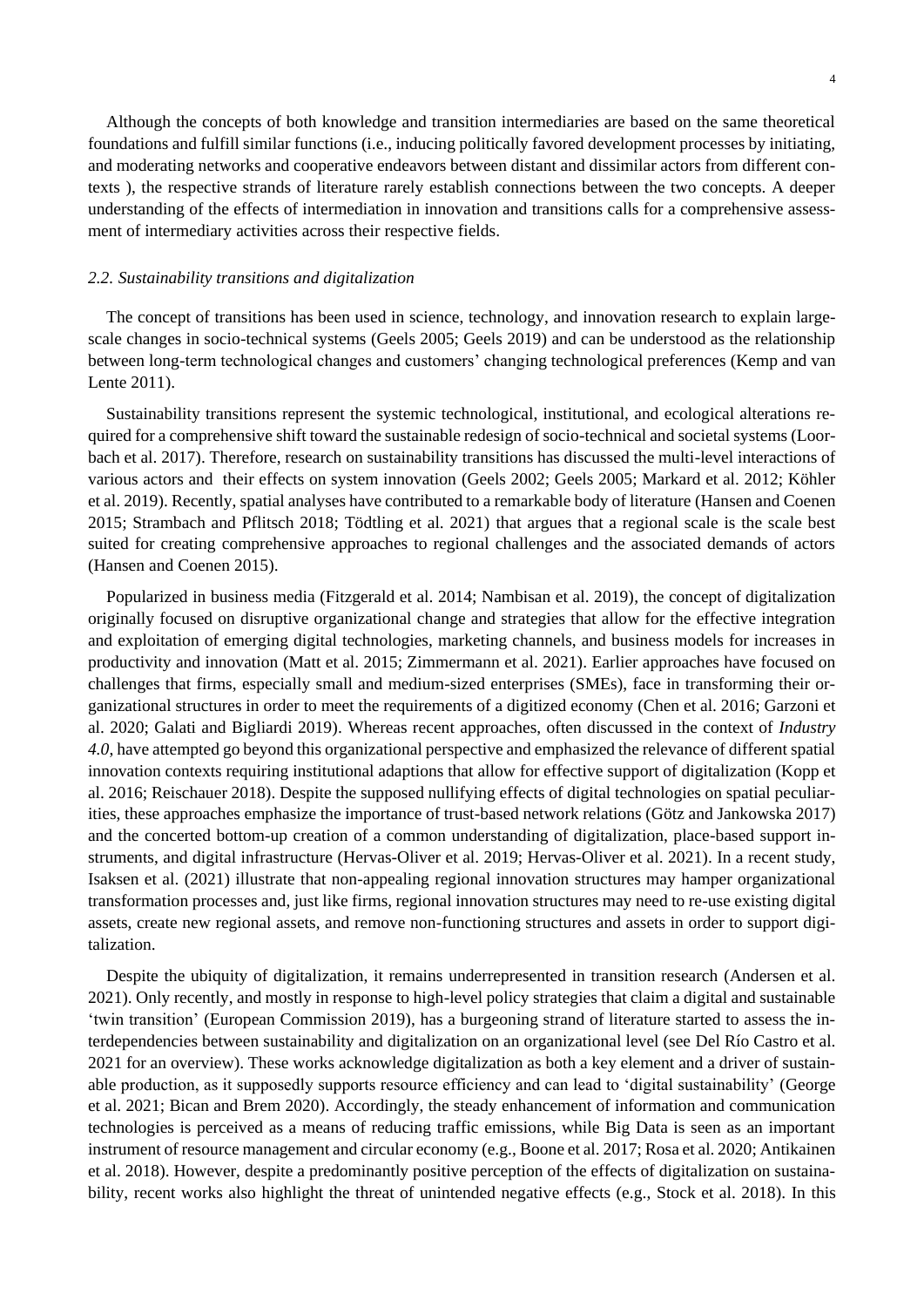vein, Liu et al. (2019) emphasize the importance of assessing the relationship between the fostering of sustainability for increasing resource efficiency and the increase of demand for resources through the expansion of digital infrastructure. Initial studies assessing the underlying relation between an increased intensity of carbon emissions and an emission reduction via the enhancement of cross-industry spillovers indicate a preponderance of the latter (Wang et al. 2021). Unfolding positive effects requires coherent place-based policy approaches making the best use of both digital technologies and 'analogous' knowledge spillovers in order to develop appealing agendas for a sustainability-oriented use and development of increasingly digitalized environments (Linkov et al. 2018; Scholz 2016).

#### *2.3. HEIs and knowledge intermediaries in regional transitions*

Although studies on the role of universities in regional development processes postulate the incorporation of regional transition processes (Trencher et al. 2014; Sedlacek 2013; Zilahy et al. 2009; Blume et al. 2017) and a 'change agent' role for universities (Peer and Stoeglehner 2013), evidence regarding the role of knowledge intermediaries in this context remains scarce.

By focusing on the promotion of knowledge and technology transfer via commercialization and academic entrepreneurship, knowledge intermediaries act as meso-level connectors between faculties, academic management, and the regional ecosystem and thus stimulate digital innovation that fosters sustainability transition (Paniccia and Baiocco 2018). Furthermore, HEIs can contribute to regional transitions via outreach activities. These activities comprise different forms of informal engagement in non-academic contexts that call for a certain level of institutionalization and can support the ongoing knowledge exchange between academic and non-academic actors required for both transition processes (Radinger-Peer and Pflitsch 2017) and the emergence of transdisciplinary projects as a driver of transition processes (Stephens et al. 2008). However, hitherto, the roles of HEIs in regional development processes have been assessed mostly from an economic perspective (Radinger-Peer et al. 2021). As HEIs and their intermediaries often focus their activities on the promotion of technological innovation processes, they lack the specialized resources and capabilities to promote the commercialization of sustainability-related inventions (Kivimaa et al. 2017). Hence, the incorporation of sustainability-related aspects has been described as insufficient. Accordingly, Kivimaa et al. (2017) propose the broadening of existing entrepreneurial ecosystem concepts in order to meet the increasing demands and advance co-creation for sustainability.

Knowledge intermediaries have advanced from solely academia-oriented supporters of commercialization toward a major constituent of regional development dynamics and a node of regional knowledge transfer and academic entrepreneurship. However, it remains unclear if (and if so, how) they make use of this exposed position to contribute to sustainability and digital regional transition processes. The scarcity of research is in spite of the consideration of sustainability and digital transitions in (academic) entrepreneurship. For instance, Lamine et al. (2018) point toward the interdependencies between business incubation and sustainable regional development, while Schaltegger et al. (2018) denote a conceptual overlap between sustainable development and entrepreneurship in the drive for inter-organizational collaboration. On the other hand, Secundo et al. (2020) support the recently suggested "digital transformation of innovation and entrepreneurship" (Nambisan et al. 2019) by examining the concept of digital academic entrepreneurship and arguing for the assessment of 'Digitally supported University-based Entrepreneurial ecosystems'.

In sum, two current developments indicate a role for knowledge intermediation in regional transition processes and call for further investigation. First is the development of knowledge transfer, intermediaries, and HEIs' 'third mission', toward a more holistic perception of knowledge transfer. Second is the recent emphasis on sustainability and digitalization in innovation systems and (academic) entrepreneurship. Extant research regarding the role of HEIs in societal transition processes almost exclusively refers to sustainability, whereas research addressing HEIs in the context of digitalization assesses the peculiarities of digitizing universities on an organizational level (Castro Benavides et al. 2020).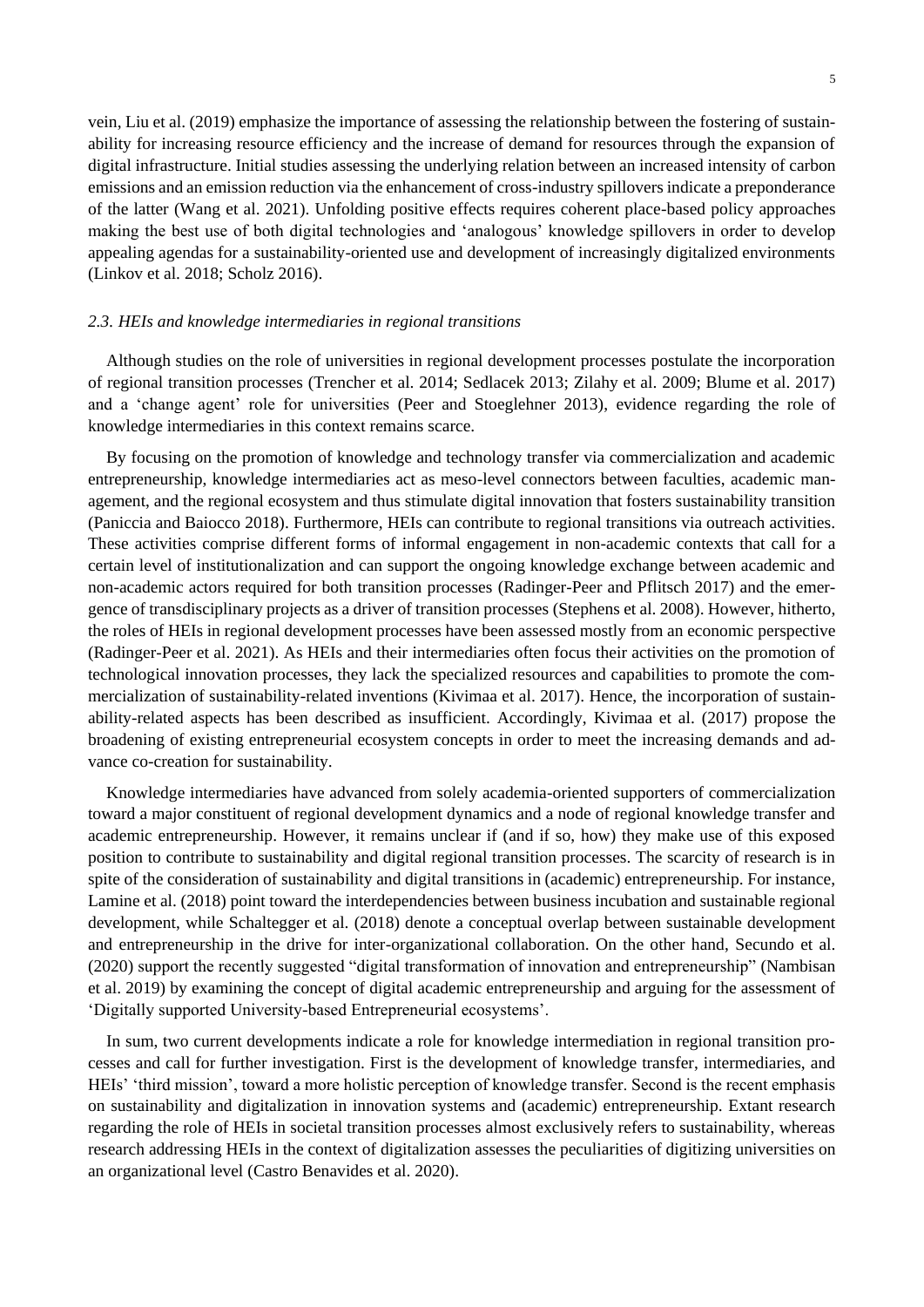# **3. Methodological approach**

We chose an exploratory, inductive approach to analyze the roles and contributions of knowledge intermediaries in sustainability and digitalization (Yin 2018; Eisenhardt 1989). The exploratory approach gave us the opportunity to shed further light on the roles of knowledge intermediaries in transitions. Such explorative, inductive approaches have proven auspicious in identifying intermediary roles in particular topics (Polzin et al. 2016; Kanda et al. 2018; Kivimaa et al. 2020; Klewitz et al. 2012).

We adopted a regional scope, as the collaborative development of regional innovation capabilities is a key element of German innovation policy (Eickelpasch and Fritsch 2005). The four selected cases are established, publicly funded regional knowledge intermediation initiatives in the regions of Darmstadt (Case A), Eberswalde (Case B), Augsburg (Case C), and Goettingen (Case D), with HEIs coordinating and leading the initiatives (see [Table 2\)](#page-6-0). These cases allow for an analysis based on heterogeneous regional innovation policy approaches and incorporation of different intermediation and knowledge transfer strategies.

|                     | Case A                                                | Case B                                              | Case C                        | Case D                       |
|---------------------|-------------------------------------------------------|-----------------------------------------------------|-------------------------------|------------------------------|
| Region              | Darmstadt                                             | Eberswalde                                          | Augsburg                      | Goettingen                   |
| Assessed initiative | s:ne                                                  | region 4.0                                          | HSA_transfer                  | <i>SNIC</i>                  |
| <b>Focus</b>        | Focus on system<br>innovation for sus-<br>tainability | Focus on regional<br>sustainability tran-<br>sition | Focus on building<br>networks | Focus on innova-<br>tiveness |
| No. of Interviews   | 17                                                    | 18                                                  | 13                            | 15                           |

<span id="page-6-0"></span>Table 2. Case overview

Using a semi-structured questionnaire (see Appendix B), we asked theoretically informed questions focused on the roles and activities of intermediaries in transition processes (Kanda et al. 2018; Kivimaa et al. 2019a). We began by collecting information on the personal backgrounds and recent assignments of each interviewee before broaching the issues of the central structures and characteristics of involved actors, the innovation processes, the embedding of the respective initiatives in a regional context, and the role sustainability plays in the activities of the intermediaries.

In each region, we identified at least 13 interviewees via initial online research and subsequent referrals by interviewees. From February to September 2020, we conducted 62 interviews (see Appendix A). Because of the Covid-19 pandemic, we conducted the interviews via online video conferencing tools or telephones. One interview was conducted in person. The interviews lasted from 34 to 138 minutes and were recorded and transcribed. In addition to the interviews, we collected and reviewed internal documents, as well as reports and information published on the websites of the initiatives and actors. In each case, we carried out interviews until, in combination with data from the documents reviewed, data saturation (Glaser and Strauss 2017) was reached. We presented and discussed results in regional workshops with the interviewees, with researchers at a research seminar, and at two subject-specific international workshops. In addition, the first author, who was not involved in conducting interviews, was involved as strategic support in Case D, granting access to additional internal documents and discussions concerning this particular case.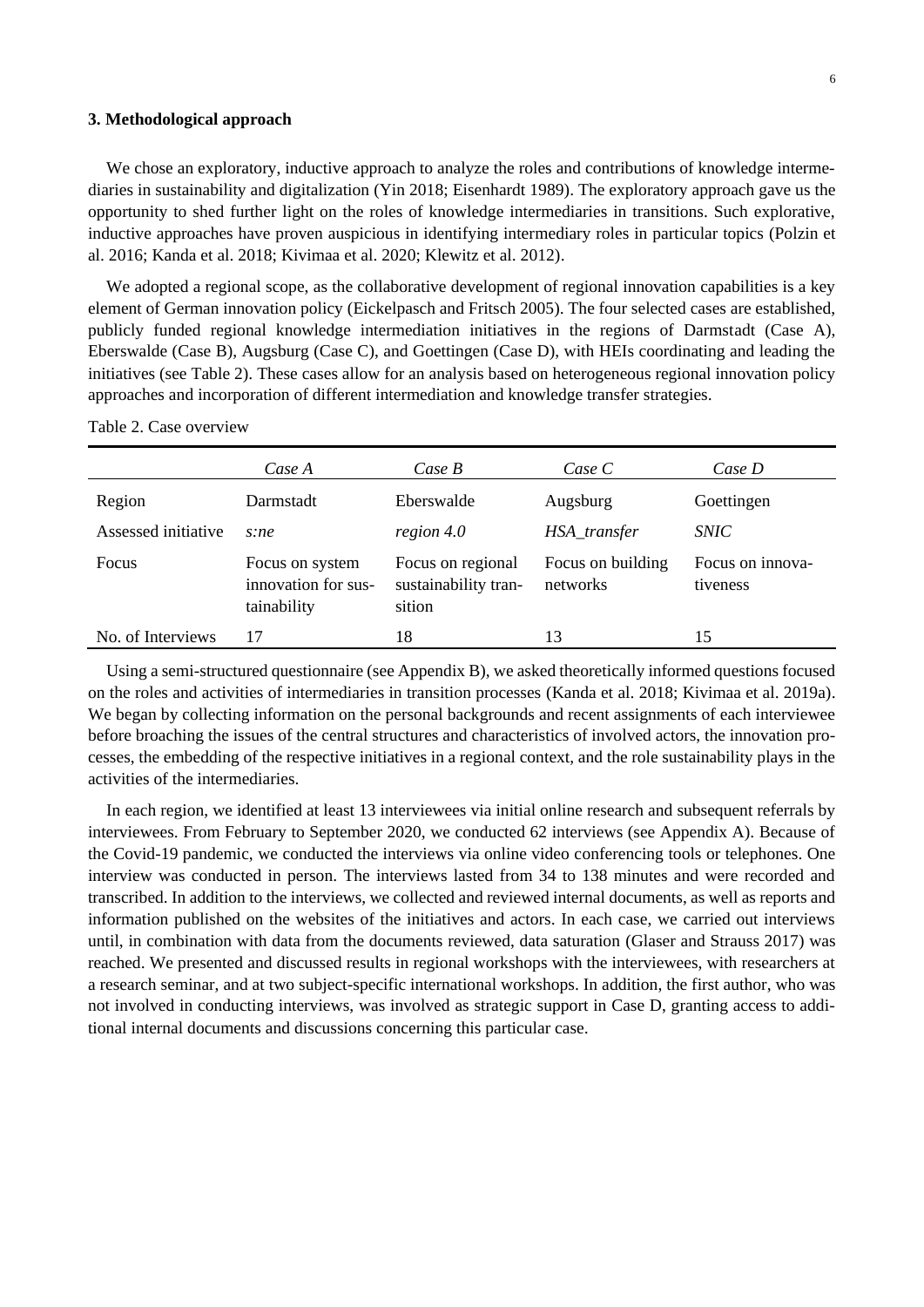7





To analyze our empirical data, we collaboratively conducted a qualitative content analysis (Mayring 2015) to summarize and categorize the relevant material, namely the roles and contributions of knowledge intermediaries in regional transition processes. Informed by our research questions, we began by inductively coding the data to identify recurrently mentioned themes that indicated certain roles and activities to focus on the first research question. Informed by intermediary roles identified in previous literature (Kivimaa 2014; Kanda et al. 2018), we then deduced superordinate roles in transition processes, which the initiatives fulfill by performing these activities. Therefore, each author focused on one particular transition before adjusting codes in a first inter-coder check and engaging in discussions between the authors. Working with the revised initial coding, we focused on the second research question and shed further light on the interplay between transitions by repeating the procedure described above. **Fehler! Verweisquelle konnte nicht gefunden werden.** precisely illustrates the process of analysis and the division of tasks between the three authors.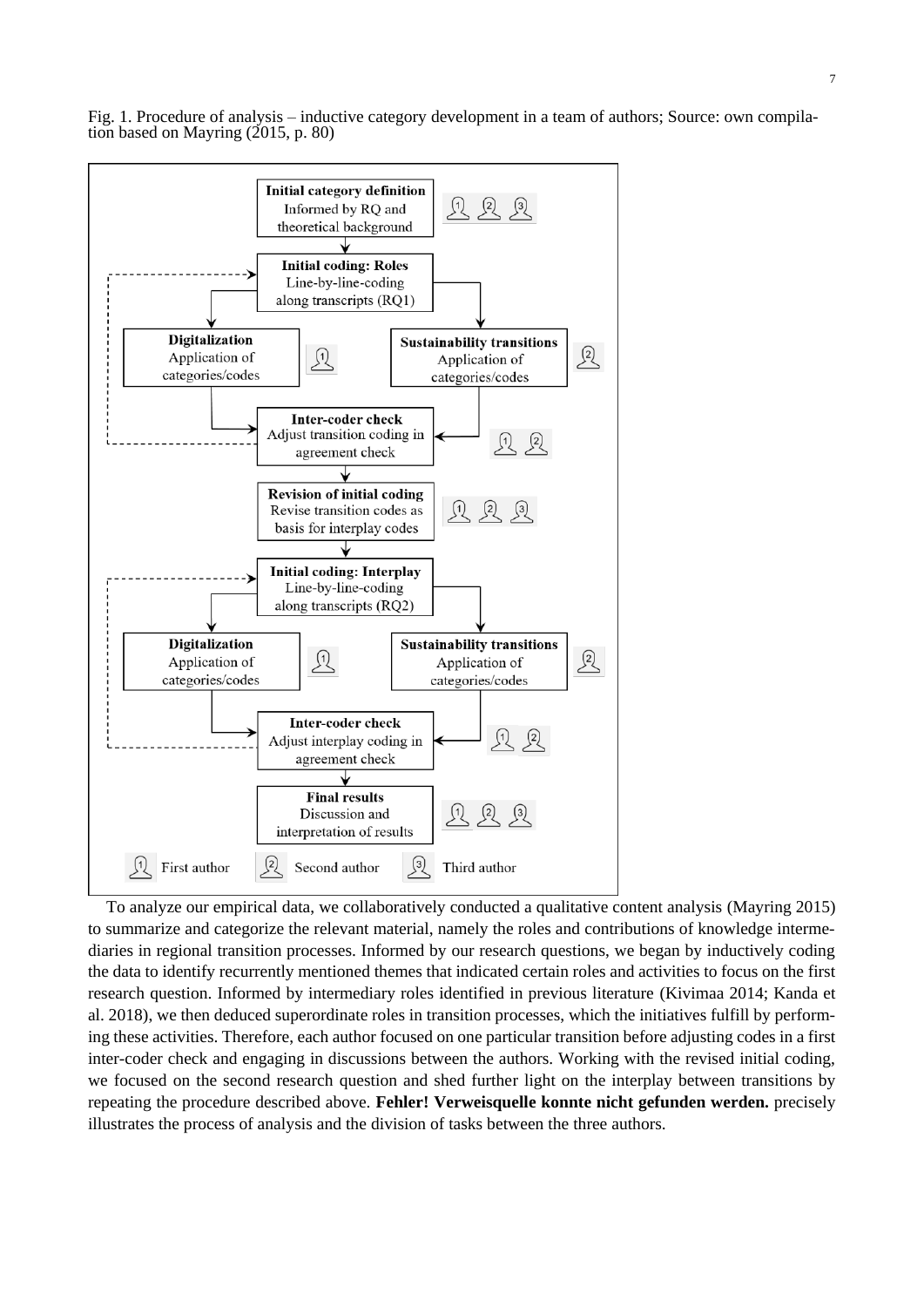# **4. Results**

# *4.1. Knowledge intermediaries' contributions to sustainability and digital transitions*

As illustrated in Table 3, we identified three different roles of HEIs and knowledge intermediaries in the context of sustainability and digitalization: information dissemination, knowledge exchange, and implementation support. It is noteworthy that the prerequisite for performing the identified roles is the HEIs joining and shaping the regional initiatives and thus making socio-technical transitions part of the HEIs' agenda.

We began our analysis by examining these roles in detail and by analyzing the main channels by which knowledge intermediaries aim to fulfill them. We then proceeded to use these initial insights as a basis for elaborating on the interplay between sustainability and digitalization.

#### *4.1.1. Information dissemination*

In information dissemination, knowledge intermediaries support the regional circulation of information regarding the necessity and possibilities of transitions. By disseminating information, knowledge intermediaries aim to sensitize regional actors to the complex subjects of digitalization and sustainability, reduce possible reservations, and raise regional actors' awareness of transition-related challenges. In this context, we find that organizing, holding, and establishing different sorts of *events* represents one of the main knowledge intermediary activities. Furthermore, information on regional projects and initiatives is offered to reach out for and attract potential partners for collaboration. The respective events differ in size, scope, and target groups.

Referring to digitalization, knowledge intermediaries organize events that address multiple regional actors, such as SMEs and public administration. These events focus on the dissemination of information on topics in digitalization such as public procurement, IT security, agile working, or different regional best practices (Row 1 in Table 3), such as experts delivering speeches to as many as 200 participants to raise awareness of strategic actions for tackling digitalization challenges. We found that academia-driven intermediaries identify relevant topics, acquire speakers, and host the events. Furthermore, knowledge intermediaries engage in more specific, small group (e.g., about 20 participants) events that focus on particular target groups and aim to introduce these groups to emerging technologies and encourage informal contacts between the participants (Row 2 in Table 3). These events often take place as on site-events in either firms or academic laboratories to demonstrate technologies and possible applications and enable peer-to-peer-learning processes. For instance, HEIs and external intermediaries in Case B held a series of events concerning various aspects of digitalization and robotics, which were presented by academics in an academic environment with the aim of enabling informal networking and encouraging dialogue between academic and non-academic actors.

Similar to their contribution to digitalization, knowledge intermediaries use events as a channel to inform regional actors about different aspects of sustainability. In addition, the events aim to reduce concerns and lower identified thresholds against sustainability efforts, such as individual overextension, high costs, and personal inconveniences (Row 3 in Table 3). Although there are also thresholds regarding digitalization, the benefits of engaging in sustainability-related measures that do not yield short-term, individual advantages need to be explained more explicitly. Knowledge intermediaries also use events to highlight ongoing regional projects and innovation processes related to sustainability. As one distinctive feature in cases A and B, events targeting sustainability can be seen to not only address industry and public administration but also include stakeholders from civil society, such as schools, associations, or cultural organizations.

As knowledge intermediaries in two cases have implemented sustainability-related practices in organizing and hosting events, we find that knowledge intermediaries act as role models and showcase sustainability measures for the participants (Row 4 in Table 3). For example, events in Case B are characterized by the offering of regional, organic catering. Furthermore, printed invitations were abandoned in favor of digital alternatives to contribute to resource-saving, so showing another example of interdependencies between digitalization and sustainability. The sustainability-related practices introduced are reported to diffuse and to be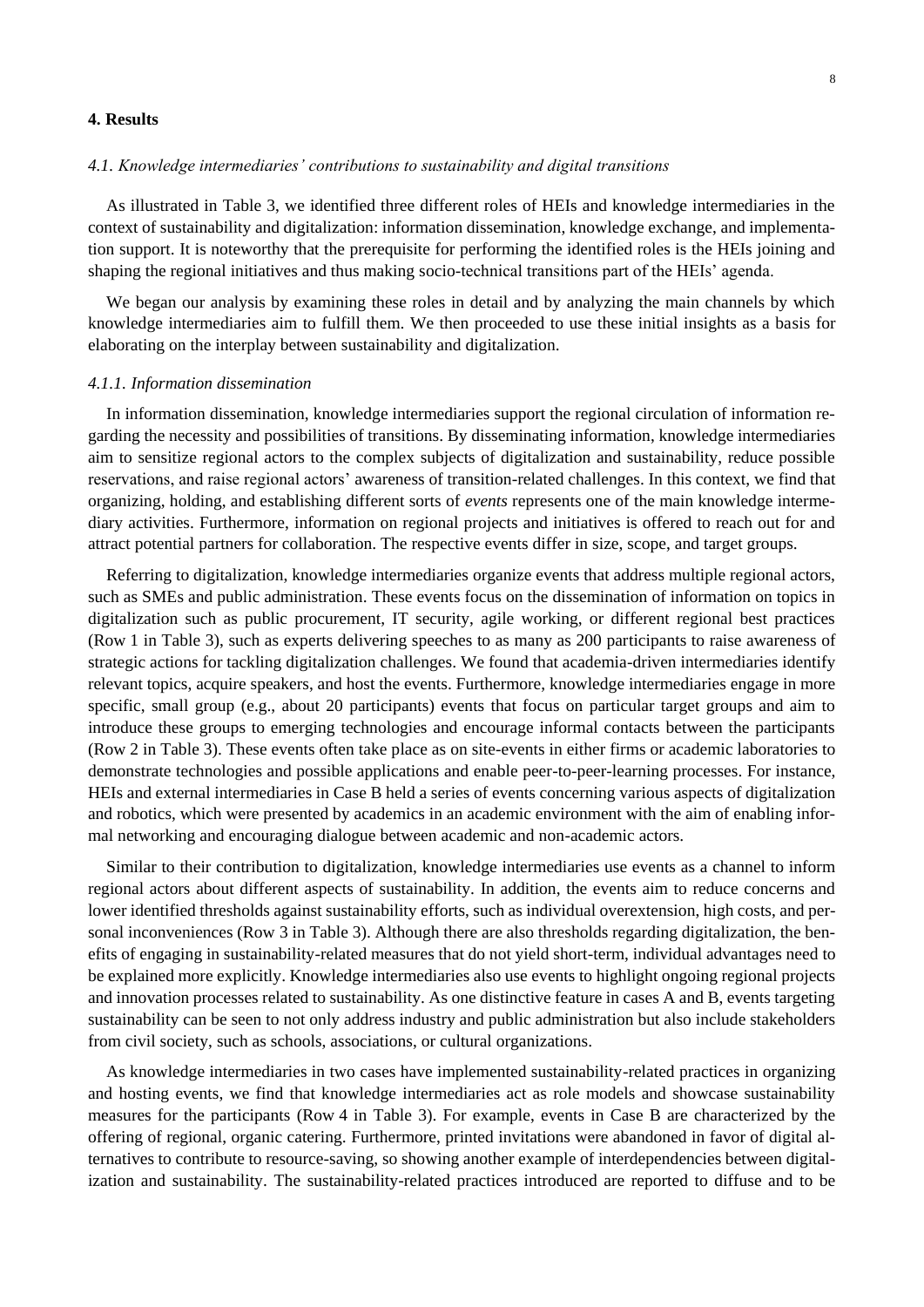adopted by regional partners. Initiative C created an exhibition on the impacts indicated by implemented sustainability-related measures that have been introduced and presented the exhibition in both an on-campus showroom and various off-campus spaces open to the regional public.

#### *4.1.2 Knowledge exchange*

Knowledge intermediaries span the boundaries between academic and non-academic subsystems by configuring and expanding regional networks between different groups of actors with a view to fostering knowledge exchange and learning processes between regional stakeholders. The superordinate objectives of supporting regional networks concerning transitions are to create a common understanding among regional stakeholders, adopt this understanding, and be able to bundle regional demands and interests and articulate them to academia and supra-regional policy makers. The associated HEIs act as initiators of regional networks, contributing to their knowledge transfer mission. Furthermore, the research institutions and experts of the associated HEIs represent a significant share of network participants.

Either knowledge intermediaries participate in existing regional networks concerning key topics of digitalization, such as automation or IT solutions for SMEs, which already comprise important stakeholders, or they support the implementation of completely new regional initiatives (Row 5 in Table 3). In such expert networks, intermediaries cross the boundaries between academic experts, private consultants, and practitioners to bundle regional digitalization expertise. In cooperative initiatives between several scientific institutions, these intermediaries support the development of appealing support formats for different aspects of digitalization.

Knowledge intermediaries use these regional networks and initiatives to screen and bundle regional interests, capabilities, and demands in order to act as 'spokesmen' for the region concerning the development of new funding programs and schemes. Interviewees emphasize their own networks with federal policy makers and recurrent involvement in the initial design of future funding schemes for knowledge transfer and innovation (Row 6 in Table 3). Knowledge intermediaries also report being part of bigger, supraregional, and national knowledge transfer networks providing access to multiple experts.

Knowledge intermediaries allow the circulation of knowledge in evolving networks by implementing a shared understanding of sustainability. Accordingly, interviewees reported difficulties in finding a common language between the heterogeneous involved actors (Row 7 in Table 3). In particular, differences in communication cultures from their respective economic, academic, governmental, or societal backgrounds made it harder for different actors to share the same perspective. These discrepancies result in actor groups being hesitant to cooperate with each other. For instance, knowledge intermediaries in Case A developed a 'sustainability glossary' containing central terms and definitions to offer a common ground for communication and interaction with internal as well as external actors.

Furthermore, to support sustainability transitions, knowledge intermediaries build specialized multi-actor networks. Our data indicate that knowledge intermediaries, in comparison to digitalization, more actively identify, select, persuade, and align heterogeneous actor groups in order to build regional networks capable of contributing to sustainability (Row 8 in Table 3). Actor selection strategies therefore consider the potential contributions to sustainability of participating actors. To contribute to sustainability, knowledge intermediaries aim for heterogeneous networks of actors, as these are expected to facilitate transition processes (Row 9 in Table 3). These networks explicitly include public actors such as schools, environmental protection parks, and museums, as well as civil organizations like churches, NGOs, and actors from the creative sector. Interviewees describe the building of specialized networks as a long-term effort, but positioning themselves in the center of new and existing regional networks provides knowledge intermediaries with the opportunity to bundle and articulate regional demands.

#### *4.1.3 Implementation support*

Information dissemination and network building cover preliminary aspects of transition processes and seldom address particular firms or stakeholders. Knowledge intermediaries also participate in more distinct activities that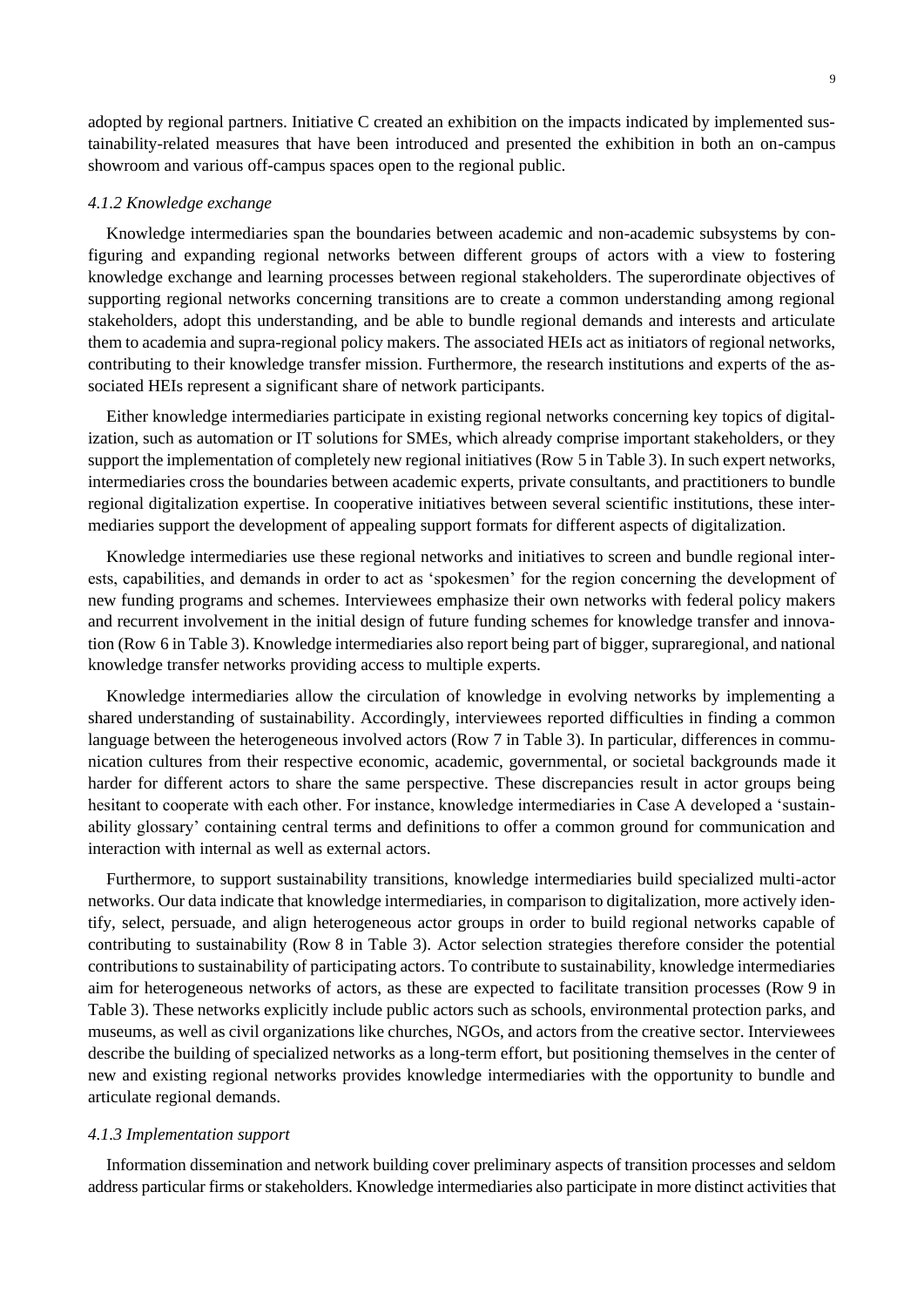aim for the implementation of tools, technologies, and processes directly related to digitalization and sustainability. These consulting activities include support for public fund application, development of transition strategies, initiation of student projects, and individual adjustment of technical solutions. In this context, the HEIs offer the subject-related expertise that the intermediaries can build their support on.

The configuration of these consulting activities differs across cases. Some interviewees put special emphasis on their involvement in the development of innovation and digitalization strategies in several firms. Thereby, they aim to go beyond sensitization and precisely explain existing technological and supporting opportunities in order to support the identification of those that meet the respective demands. In some cases, knowledge intermediaries employ their own personnel for fostering digitalization projects (Row 10 in Table 3). Our analysis indicates that one reason for the intensified involvement of HEIs is the expectation of higher levels of trust in their technological expertise. In addition, knowledge intermediaries initiate different sorts of student projects that aim to analyze firms' structures and take a first step in preparing the ground for digitalization.

On an even more tangible level, knowledge intermediaries contribute to the support of bringing these newly generated strategies to life. For instance, they try to accompany the application for public funds from both perspectives (i.e., the firm seeking additional expertise and the scientists seeking options to tie their research to existing demands and hence secure transfer activities) (Row 11 in Table 3). In this sense, knowledge intermediaries try to complement partnering institutions' consultations and add additional expertise. For example, a chamber of handicrafts, an HEI, private consultants, and a carpenter teamed up for the development of an IT security strategy in Case B. A distinctive feature of digitalization is that there are proven solutions available on the market for implementing the transition process. The innovative aspects therefore refer to technologies that are new to the organization but not new to the market. The main challenge is therefore not the development of new solutions, but the implementation of existing solutions in organizations that are not able to manage these change processes, for example, due to a lack of expertise or insufficient finances.

Referring to sustainability transitions, knowledge intermediaries actively induce change processes in multi-actor projects and closely moderate and accompany these projects. In contrast to digitalization, and in place of providing technical implementation support, they support vision building and actor learning processes and exploration skills that enable actors to contribute to sustainability transitions. Instead, they adapt and implement participatory methods to help regional actors identify impediments to transition. The applied methods serve to identify and develop a common understanding of relevant problems to contribute to sustainability and align actors' interests from the start. In Case A, for example, knowledge intermediaries enable participants to develop a common understanding of impediments to system innovation related to sustainability in specific socio-technical systems by the use of participatory methods to allow solutions development and legitimization within a predefined group of actors (Row 12 in Table 3). Participating actors develop solutions in moderated workshops that target system innovation in particular value chains. On the basis of future scenarios, problems are forecasted and response activities are formulated. The knowledge intermediaries thereby aim to align actors' interests and raise their awareness of opportunities that enable them to contribute to sustainability transitions. In Case C, however, intermediaries targeted the integration of existing local initiatives into superordinate policy objectives. The approach forms a core group of regional partners in order to legitimate policy goals. In the later stages of the projects, knowledge intermediaries encourage additional regional actors to participate. Intermediary activities support directing expectations, visions, and efforts toward sustainability in early stages of implementation processes (Row 13 in Table 3).

In summary, our interviews indicated that intermediaries contribute to digitalization and sustainability through the roles that they perform. They use events to disseminate information and to raise awareness of the targeted goals. The building of networks allows the information and knowledge necessary for innovation processes to circulate. Furthermore, they support the implementation of regional innovation processes by helping to identify problems or by promoting technical solutions.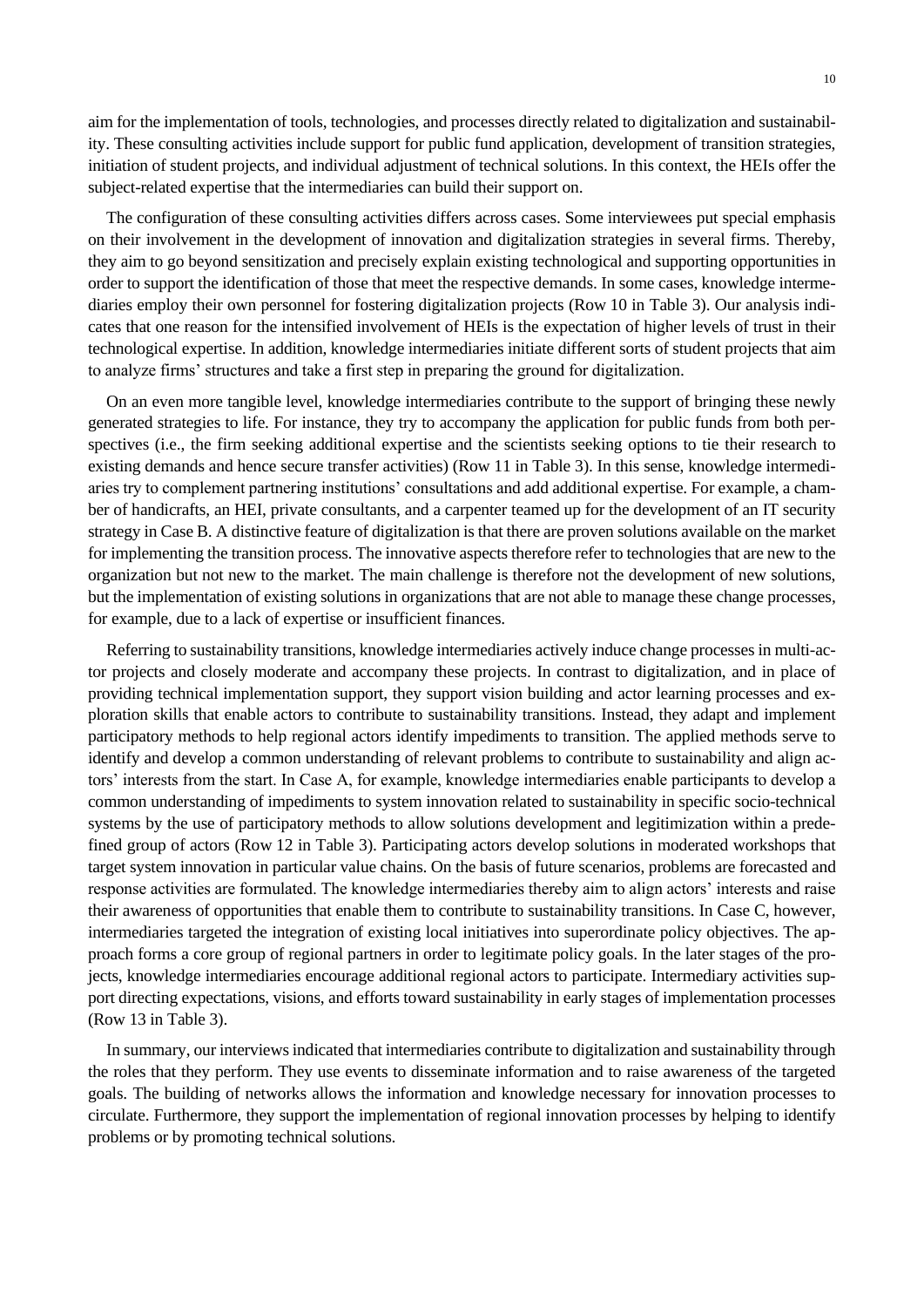Table 3. Roles of knowledge intermediaries in sustainability and digital transitions

|   | Transi-<br>tion | Role                           | Description                                                                                                                             | Main<br>Channel            | Examples                                                                                                                                     | Representative quotes                                                                                                                                                                                                                                            |
|---|-----------------|--------------------------------|-----------------------------------------------------------------------------------------------------------------------------------------|----------------------------|----------------------------------------------------------------------------------------------------------------------------------------------|------------------------------------------------------------------------------------------------------------------------------------------------------------------------------------------------------------------------------------------------------------------|
|   | D               | Information dis-<br>semination | KI support the regional circula-<br>tion of comprehensive infor-<br>mation regarding the necessity<br>and possibilities of sustainabil- | Events                     | Hosting informative events con-<br>cerning particular digitalization<br>topics and upcoming trends (up<br>to 200 participants)               | "For example on-site events in firms, that describe<br>how they tackle the whole digitization topic. Such<br>typical Good Practice events, which always attract<br>120 persons." [CASE-C-3]                                                                      |
|   | D               |                                | ity and digital transitions                                                                                                             |                            | Hosting singular and sequential<br>workshops in firms or laborato-<br>ries to demonstrate digital tech-<br>nologies $(\sim 20$ participants) | "We already had like nine or ten workshops con-<br>cerning different aspects of digitalization. We had<br>about 15 craftsmen invited and service providers in-<br>vited $[\dots]$ and they got the opportunity to test new<br>technologies." [CASE-B-10].        |
| 3 | S               |                                |                                                                                                                                         |                            | Hosting informative events con-<br>cerning potential reservations of<br>regional actors towards sustain-<br>ability transitions              | "So it is communicated from the outset that it is<br>quite subliminal. So there is a certain amount of in-<br>put, of course. The professors introduce themselves.<br>But they are also very pragmatic." [CASE-B-2]                                              |
|   | S               |                                |                                                                                                                                         |                            | Utilizing own events to func-<br>tion as role models and sensi-<br>tize regional stakeholders for<br>sustainability                          | "So in any case, the role model effect. So how we<br>organize our events. That everything is done in line<br>sustainability, well, there is simply a guideline. Pro-<br>curement, too, of course. So we set an example of<br>what is possible." [CASE-B-2]       |
|   | D               | Knowledge ex-<br>change        | KI support the building of re-<br>gional multi-actor networks<br>concerning strategies for sus-<br>tainability and digitalization       | <b>Network</b><br>building | Forming regional networks of<br>academic, public and private<br>experts in digitalization                                                    | "For digitalization, we also have the [experts net-<br>work], which is a new initiative in which we united<br>several experts not only from academia but also<br>from private firms." [CASE-C-3]                                                                 |
|   | D               |                                |                                                                                                                                         |                            | Articulating demands and inter-<br>ests between federal/national<br>governments and regional<br>stakeholders                                 | "So we got the [federal digitalization funding]<br>scheme] which funds Software, Hardware and con-<br>sulting. [] And in this sense, I think, we are inter-<br>mediaries between national government, federal<br>government and firms. And governments keep ask- |

ing us: 'What else can we do?'" [CASE-B-4]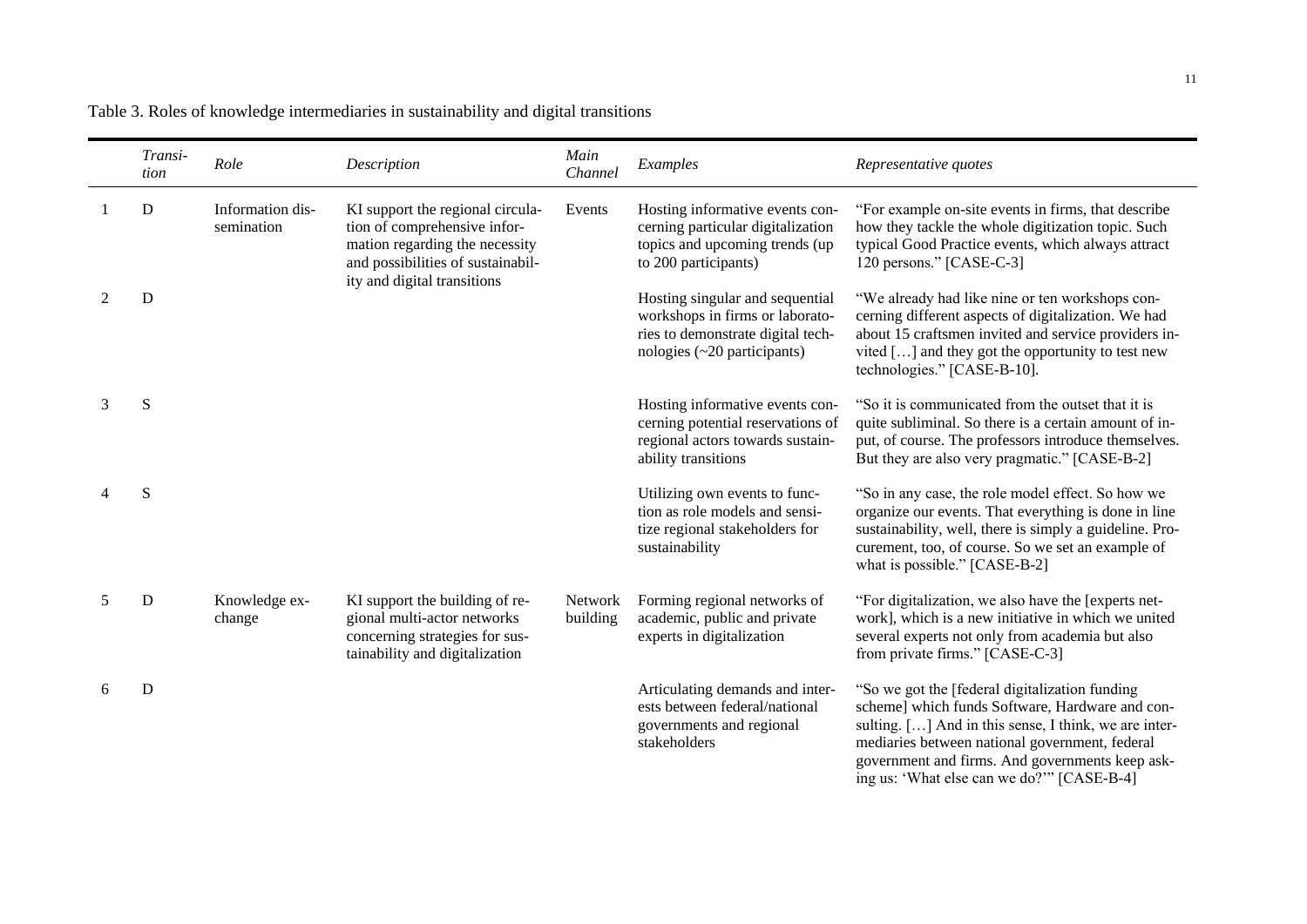|    | Transi-<br>tion | Role                      | Description                                                                                                                              | Main<br>Channel | Examples                                                                                                                                          | Representative quotes                                                                                                                                                                                                                                                                                                                                                                                                                                                                      |
|----|-----------------|---------------------------|------------------------------------------------------------------------------------------------------------------------------------------|-----------------|---------------------------------------------------------------------------------------------------------------------------------------------------|--------------------------------------------------------------------------------------------------------------------------------------------------------------------------------------------------------------------------------------------------------------------------------------------------------------------------------------------------------------------------------------------------------------------------------------------------------------------------------------------|
| 7  | S               |                           |                                                                                                                                          |                 | Establishing a common regional<br>understanding to enable learn-<br>ing and strategy development                                                  | "We have already included a glossary in the applica-<br>tion. And the feedback, especially from the practi-<br>tioners, is that it is enormously helpful to have<br>something like this. Because you can come to an<br>agreement on that here, anyway." [CASE-A-1]                                                                                                                                                                                                                         |
| 8  | S               |                           |                                                                                                                                          |                 | Incorporating actors from civil<br>society in regional projects and<br>initiatives                                                                | "And our partners are quite explicitly businesses.<br>But also public institutions, administrations, politics,<br>civil society, associations, clubs and even individual<br>citizens and initiatives. Because of course, the less<br>institutionalized they are, the more difficult it is to<br>engage in systematic communication." [CASE-B-1]                                                                                                                                            |
| 9  | S               |                           |                                                                                                                                          |                 | Identifying, selecting and in-<br>cluding heterogeneous regional<br>stakeholders                                                                  | "What is the sustainability challenge for leather?<br>And how are the supply chains structured? What are<br>the rough positions of the different actors? That you<br>already have an overview. I have more or less famil-<br>iarized myself with this. And I also started to build<br>up a network very early on. And I simply wrote to<br>the actors quite wildly at the beginning. And I also<br>invited them a bit to join us in this project, which is<br>very inclusive." [CASE-A-13] |
| 10 | D               | Implementation<br>support | KI support the implementation<br>of tools and technologies con-<br>cerning sustainability and digi-<br>talization or the application for | Consult-<br>ing | Creating additional regional<br>support structures                                                                                                | "That is the SME competence center. That is two<br>jobs, Ms. [X] and Mr. [Y], that have been created to<br>foster digitalization projects. And that is located<br>within the HEI." [CASE-B-4]                                                                                                                                                                                                                                                                                              |
| 11 | D               |                           | public funding                                                                                                                           |                 | Providing support for the appli-<br>cation for public funds concern-<br>ing digitalization of firms (and<br>maintain long-term relation-<br>ship) | "To us, it is not only important to provide a contact<br>but to be a stable contact person because that is how<br>new projects emerge. If you know each other, the<br>firm is more likely to approach you with new ideas<br>and we can find new funding opportunities for digit-<br>ization or other topics." [CASE-D-15]                                                                                                                                                                  |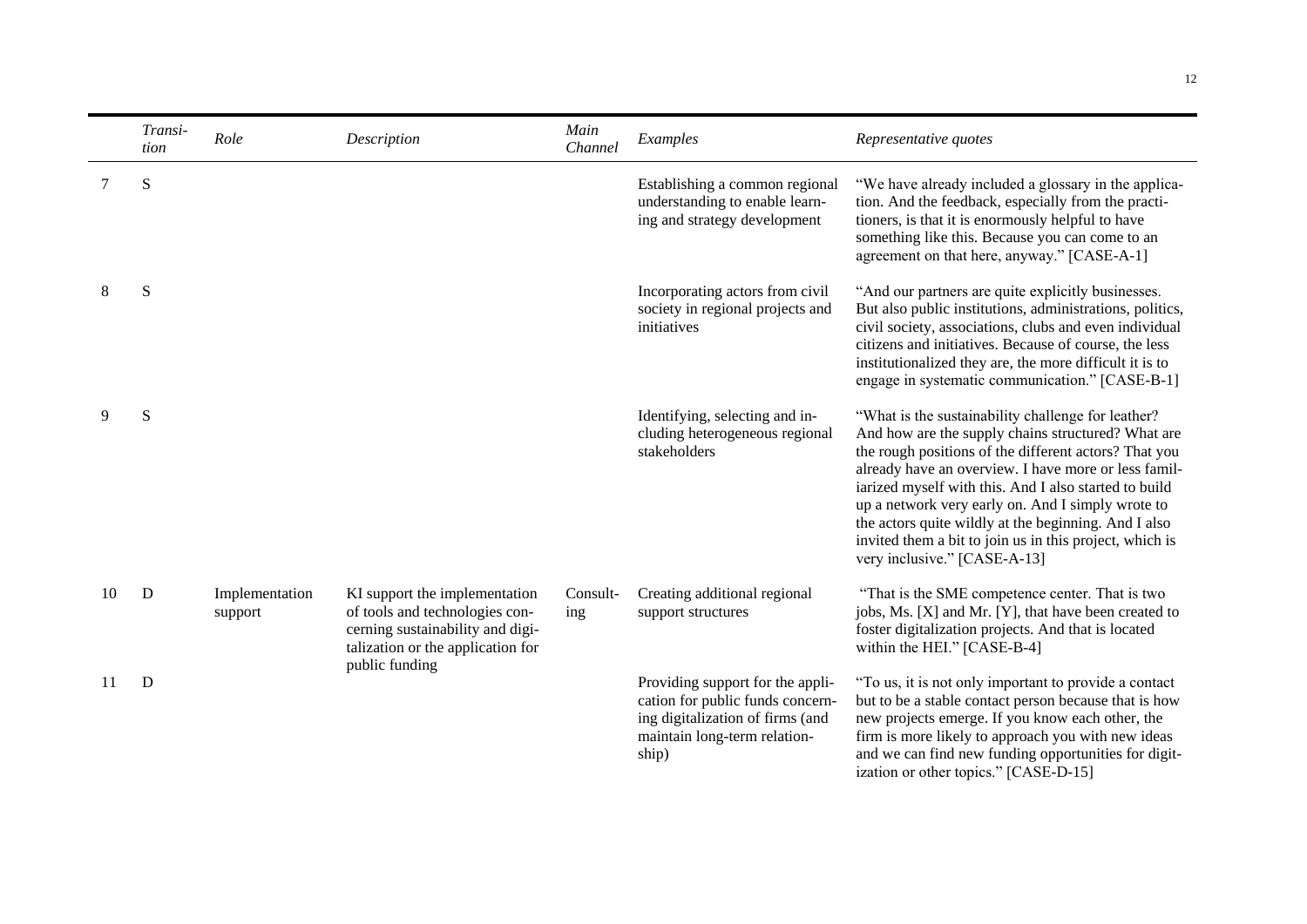|    | Transi-<br>tion | Role | Description | Main<br>Channel | Examples                                                                          | Representative quotes                                                                                                                                                                                                                                                                                                                                                                                                                                                                                                                                                                                                                                                                                                               |
|----|-----------------|------|-------------|-----------------|-----------------------------------------------------------------------------------|-------------------------------------------------------------------------------------------------------------------------------------------------------------------------------------------------------------------------------------------------------------------------------------------------------------------------------------------------------------------------------------------------------------------------------------------------------------------------------------------------------------------------------------------------------------------------------------------------------------------------------------------------------------------------------------------------------------------------------------|
| 12 | S               |      |             |                 | Enabling and closely moderat-<br>ing change processes in multi-<br>actor projects | "Yes, [] in everything we do, we have the claim<br>to contribute to the sustainable development of the<br>region and to promote it. And so we enable [] the<br>processes, the projects that we support and accom-<br>pany and advise. So I would say we also do our part<br>to support and promote sustainable development."<br>$[CASE-B-3]$                                                                                                                                                                                                                                                                                                                                                                                        |
| 13 | S               |      |             |                 | Supporting vision building and<br>peer-to-peer learning processes                 | "Then the offer after the kick-off workshop was, if<br>you want to move forward, we invite you to a sce-<br>nario process. Scenario process means four or five<br>full-day meetings where you think together about<br>the future. In other words, we do scenario back cast-<br>ing and identify drivers, classify them in their inter-<br>actions, and so on. In order to arrive at scenario sto-<br>ries in the end, and the practitioners were ready for<br>this. [] And in the end we had two scenario stories<br>that the practitioners formulated themselves. In<br>other words, they provided the input for the driving<br>and driven factors that comprise the market situation<br>of leather chemistry in 2035." [CASE-A-1] |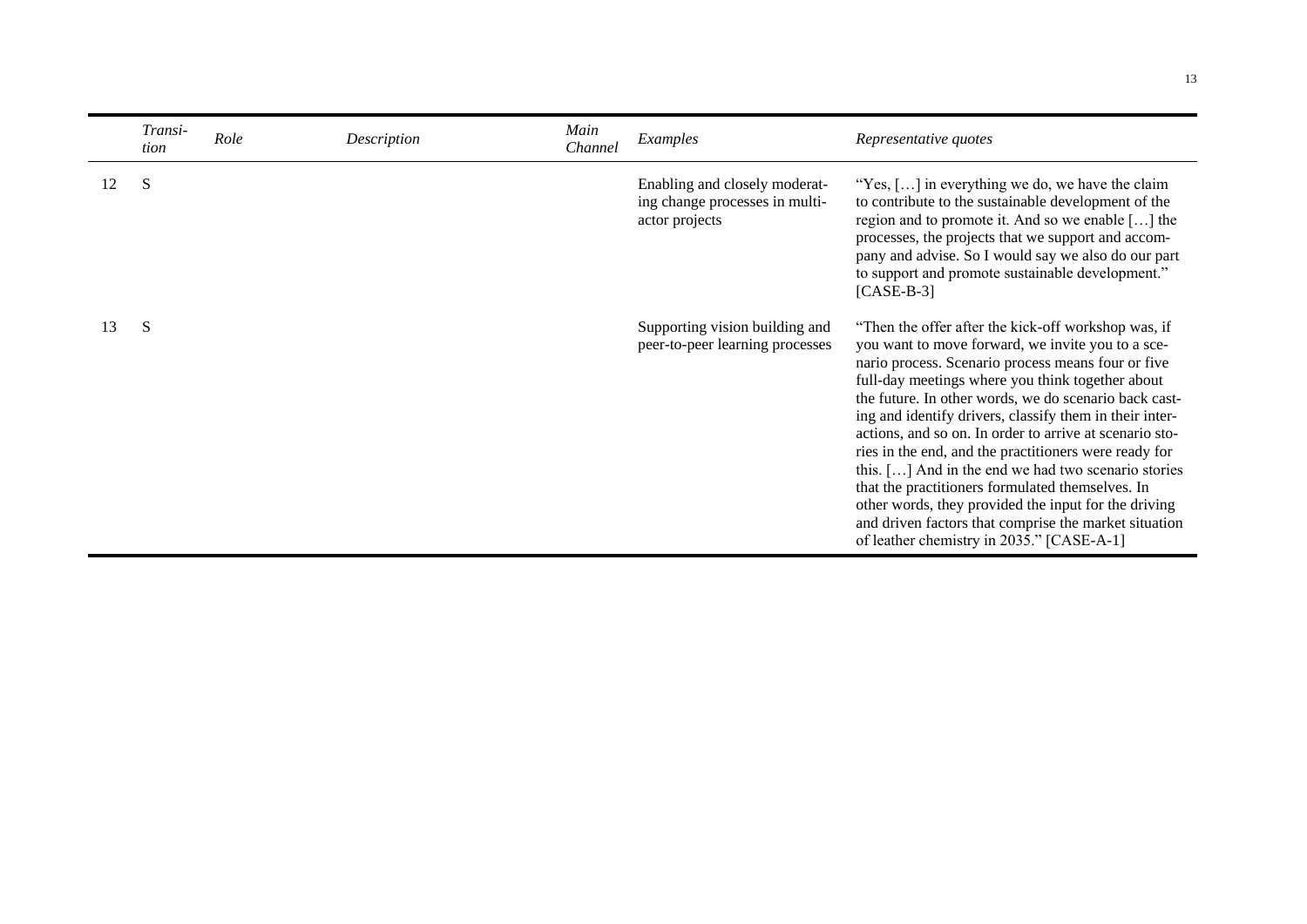# *4.2. Interplay between sustainability and digital transitions*

# *"The idea was not to make IT for the sake of IT. But IT as an enabler of sustainable development."*

# *[Case-A-1]*

Knowledge intermediaries acknowledge digitalization and sustainability as two of their main fields of activity and as superordinate objectives that are also supported and directed by federal ministries and other policy makers (along with other omnipresent societal challenges, such as mobility). Consequently, as illustrated by the introductory quote, our analysis of knowledge intermediary roles in two interconnected transitions provides insights into several interdependencies between the support of digitalization and sustainability.

First is the facilitating and accelerating effects of digital technologies on sustainability. Many innovative digital solutions afford the opportunity of optimizing firm-internal processes or enhancing working conditions, while at the same time reducing energy or resource usage. Accordingly, knowledge intermediaries view the fostering of digital innovation as an increasingly important part of their work that inevitably enhances their contributions to sustainability. Second, this positive viewpoint is contrasted with a more critical one, which questions these desirable effects and finds fault with the inflationary use of sustainability labels for the legitimation of digital innovation projects. Table 4 illustrates and contrasts both perceived interplays. These diverging perceptions of the interdependencies between digitalization and sustainability transitions result in different additional roles and activities that relate to the interdependencies between digitalization and sustainability transitions and complement the roles discussed above. We found that knowledge intermediaries perceive themselves as potential 'sustainability validators' who monitor digital and technological transfer and innovation processes in terms of sustainability effects.

In discourses about the interplay between digitalization and sustainability transition processes, the enabling and accelerating effect of digital solutions on sustainability transitions is brought to the fore. These effects are reflected in the interview data. Progress in digitalization is considered an important driver and prerequisite for the development of sustainability. Knowledge intermediaries report fostering digitalization by screening HEIs' research portfolios in order to identify digitally oriented research projects with potential positive sustainability effects and enable as many regional actors to participate in transition processes as possible. Furthermore, they report supporting emerging projects by organizing cooperation processes. For instance, knowledge intermediaries in Case A identified a project to digitally optimize urban traffic conditions in favor of a publicly financed sharing system for electric cargo bikes and subsequently organized and monitored the resulting innovation process. Thus, they first carried out one of the roles discussed above by organizing a dialogue event to address multiple regional stakeholders. However, it became obvious during this process that prioritizing e-bikes in urban traffic led to extended traffic light phases for cars, which in turn induced air pollution and fuel consumption. As a result, knowledge intermediaries acquired further academic expertise so that they could cooperatively develop and implement a monitoring tool.

In Case B, knowledge intermediaries supported the development of a digital regional delivery platform that makes use of public buses to enhance the degree of capacity utilization in rural areas. Therein, knowledge intermediaries participate in, and in some cases lead, inter-organizational working groups that connect different actor groups and therefore create special positions within HEI administrations. Furthermore, knowledge intermediaries span the boundaries between regional sustainability projects and academics, who provide additional knowledge and interregional networks and so complement these projects with digital solutions.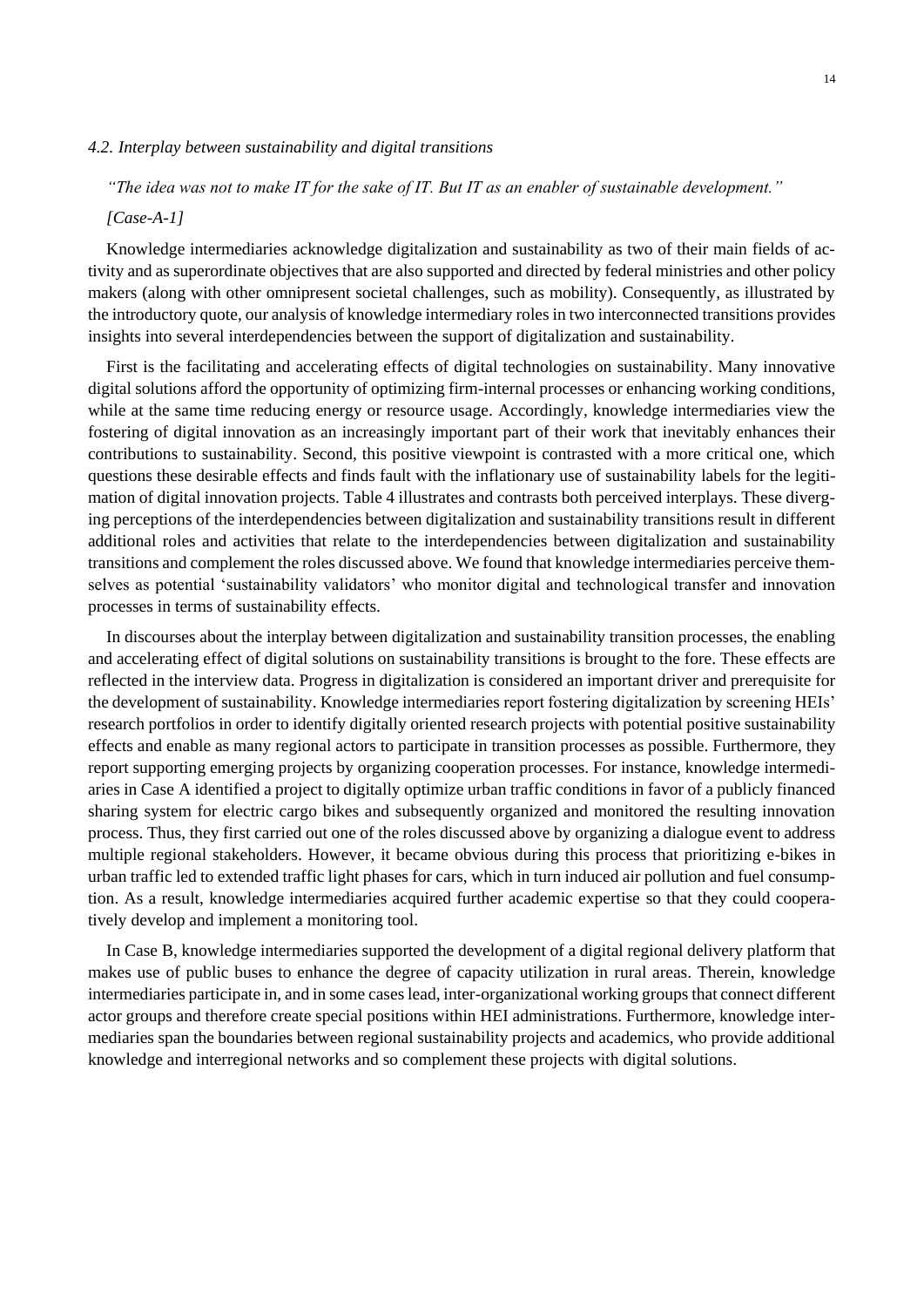|                                                                                                                                                                                                                                                                                                                                                                                                                          | Digitalization as a driver of sustainability                                                                                                                                                                                                       | High potential of digital technologies as a<br>threat to sustainability evaluation                                                                                                                                                                                                                                                                                                                                                           |
|--------------------------------------------------------------------------------------------------------------------------------------------------------------------------------------------------------------------------------------------------------------------------------------------------------------------------------------------------------------------------------------------------------------------------|----------------------------------------------------------------------------------------------------------------------------------------------------------------------------------------------------------------------------------------------------|----------------------------------------------------------------------------------------------------------------------------------------------------------------------------------------------------------------------------------------------------------------------------------------------------------------------------------------------------------------------------------------------------------------------------------------------|
| Effects                                                                                                                                                                                                                                                                                                                                                                                                                  | Digitalization and digital innovation sup-<br>port sustainability via resource efficiency<br>and/or enhanced working conditions                                                                                                                    | Deficient monitoring/evaluation of re-<br>bound effects in anticipation of digital im-<br>provements                                                                                                                                                                                                                                                                                                                                         |
| Rating                                                                                                                                                                                                                                                                                                                                                                                                                   | Supportive/Positive                                                                                                                                                                                                                                | Critical/Negative                                                                                                                                                                                                                                                                                                                                                                                                                            |
| "In addition, these projects are permeated<br>Representative<br>by digitalization, industry 4.0, IT, artificial<br>quotes<br>intelligence. That is a very important<br>topic. At the end of the day, we hope that<br>these technologies that are developed here<br>will have a significant positive effect on<br>the topic of resource efficiency, because<br>that's what the planet indispensably<br>needs." [CASE-C-6] |                                                                                                                                                                                                                                                    | "Of course, it's fine if you create digital<br>solutions. However, is it okay if the bene-<br>fits focus on a handful of companies that<br>make billions while, on the other hand,<br>you destroy hundreds of thousands of<br>jobs? We ought to evaluate every techno-<br>logical innovation in a broader context<br>considering social and ecological aspects.<br>I miss that in the whole concept of tech-<br>nology transfer." [CASE-C-6] |
|                                                                                                                                                                                                                                                                                                                                                                                                                          | "In the matter of digitalization, basically<br>everything is sustainable." [CASE-B-10]                                                                                                                                                             | "And usually, especially if it is about a lot<br>of money, the topic of sustainability is not<br>in the foreground. Instead it is digitaliza-<br>tion, artificial intelligence, robotics, assist-<br>ing systems." [CASE-C-8]                                                                                                                                                                                                                |
|                                                                                                                                                                                                                                                                                                                                                                                                                          | "And our task was to identify potentials<br>for sustainable development by digitaliza-<br>tion. [] Therefore, we reactivated a for-<br>mat we had already used before, namely<br>the [dialogue events with several stake-<br>holders]." [CASE-A-1] | "I bet that any innovation project in [other<br>innovation system] can pick at least one<br>SDG with no struggles. [] And in case<br>of a digitalization project, it's education or<br>resilient infrastructure or whatever. Unfor-<br>tunately, the application of SDGs is un-<br>limited." [CASE-A-14]                                                                                                                                     |
| Roles for<br>knowledge in-<br>termediaries                                                                                                                                                                                                                                                                                                                                                                               | Targeted identification and development<br>of digital projects potentially valuable for<br>sustainability                                                                                                                                          | Monitoring/evaluation of (digital)<br>knowledge transfer projects in regard to<br>sustainability dimensions                                                                                                                                                                                                                                                                                                                                  |

Table 4. Main perceptions of the interplay between sustainability and digitalization and of emerging roles for knowledge intermediaries (own compilation)

The second perspective that we identify in our interviews suggests a lack of reflection in current technology transfer processes, which can be seen in several interviews. With sustainability and digitalization being omnipresent megatrends, interviewees considered the lack of critical questioning about sustainability in cases where an idea yields promising digital results. Accordingly, interviewees criticized the vague existing standards and the manifold options for labelling almost all transfer and innovation projects as 'sustainable' while not taking into account possible adverse secondary effects on certain sustainability dimensions. In this vein, interviewees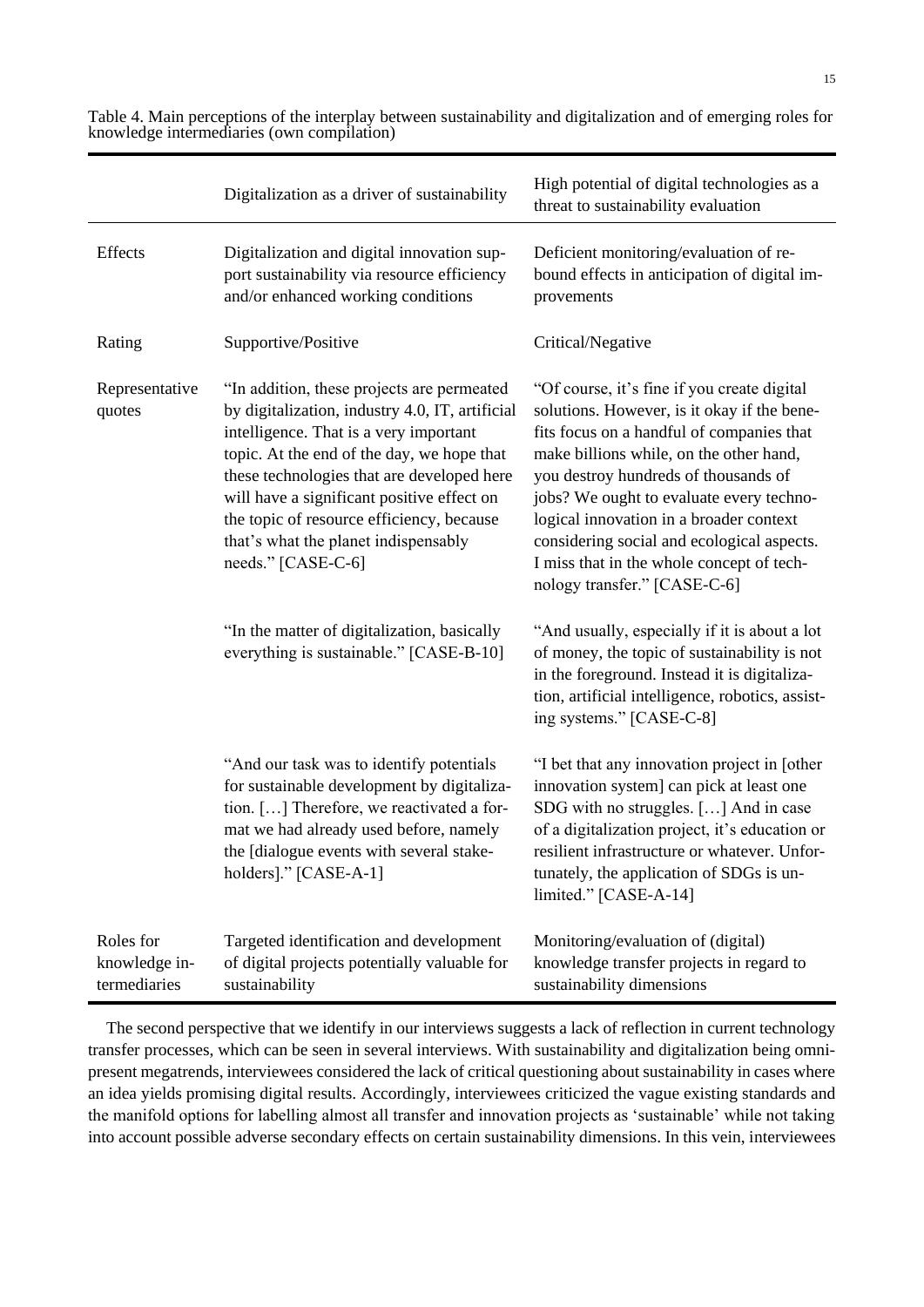criticized innovators for using different dimensions of sustainability to legitimate their oftentimes digital projects while rejecting sustainability goals in favor of technological and monetary progress when high turnovers are expected. According to the interviewees, this leads to a scenario in which high-tech solutions are fostered without assessing possible side effects on sustainability. This second perspective points toward an additional role for knowledge intermediaries concerning the monitoring of transfer and innovation processes. However, although the lack of this function was criticized at some points, the interviewees did not report having fulfilled the role of monitoring.

#### **5. Discussion**

Both knowledge intermediaries and transition intermediaries are at the center of recent scholarly debates. This paper adds to these debates by assessing apparent theoretical overlaps and thus contribute to disentangling the interplay between different intermediating actors and thus the understanding of intermediaries. Moreover, this paper adds to the nascent discussion concerning the interdependencies between different socio-technical transition processes.

#### *5.1. HEIs in regional transition processes*

In order to add to the burgeoning discussion about the third academic mission, and driven by intensifying political and societal demands, scholars have recently started to assess the roles of HEIs in regional sustainability transitions and emphasize their importance as regional drivers of change at the intersection between different innovation subsystems. Therein, extant studies discuss several dimensions and activities that HEIs use to contribute to sustainability (Peer and Stoeglehner 2013; Purcell et al. 2019; Radinger-Peer and Pflitsch 2017; Trencher et al. 2014; Zilahy et al. 2009). However, the manifold forms of participation seem rather fragmented and institutionally supported knowledge transfer and knowledge intermediaries usually play a minor role (Blume et al. 2017; Radinger-Peer et al. 2021). Our study allows us to make several contributions to this discussion. First, our results corroborate the prevalent perception of HEIs as proactive participants in regional transitions. In all the initiatives assessed, HEIs have admitted their regional responsibility by taking leading roles. Second, as indicated by the regional initiatives, all emerging roles are based on close collaboration between HEIs and non-academic, mostly public, regional stakeholders. Considering recent conceptualizations of HEI-centered ecosystems for technology transfer and entrepreneurship (Good et al. 2019), these collaborative structures suggest a group of particularly transition-oriented activities that result from these ecosystems. Third, the willingness to participate in strategic collaboration indicates an organizational shift toward a permanent intensification of transition-related activities. This willingness is underlined by certain first organizational adjustments, such as the creation – and the funding – of additional personnel and internal mechanisms that lay the foundations for sustainable and digital role modeling. In a nutshell, the collaborative acting on transition-related topics represents an additional facet of the broadening of the regional mandate of HEIs that bridge between transition intermediation and HEI-centered entrepreneurial ecosystems.

#### *5.2. Knowledge intermediaries in regional transition processes*

Whilst knowledge and transition intermediaries are vibrantly discussed in separate strands of literature, research focusing on the roles of knowledge intermediaries in sustainability transitions and digitalization is emerging at best (Kivimaa et al. 2017; Paniccia and Baiocco 2018). The roles we identify show several overlaps with the previously identified roles of transition intermediaries, as they relate to the articulation of demands and the formation of regional networks (Kivimaa 2014; Kanda et al. 2018).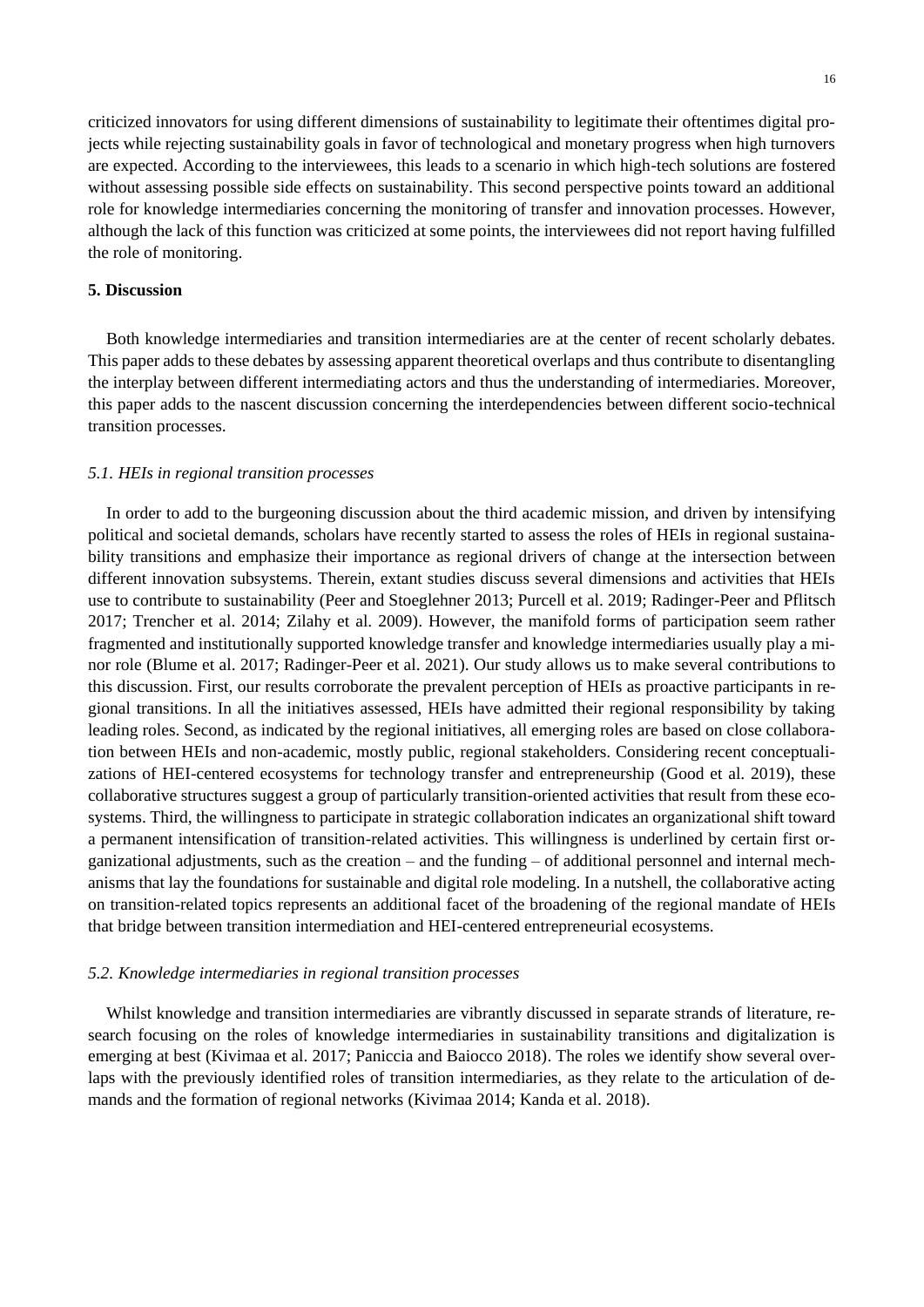

Fig. 2. Activities of knowledge intermediaries in regional transitions; Source: own compilation

Complexity

\*role suggested but not reported

What seems rather unfamiliar is the proactive interpretation of these roles that contradicts extant research inasmuch as these works state that a "lack of explicit procedures to functionally integrate sustainability into innovation support" results in a "dominance of traditional roles of technology transfer related to intellectual property and start-ups" (Kivimaa et al. 2017, p. 11) and that "their role can be regarded as responsive rather than active" (Radinger-Peer and Pflitsch 2017, p. 182). Hence, on the one hand, our nuanced investigation of knowledge intermediary roles generally corroborates the relevance of HEIs in transitions by showing a multidimensional participation of HEI actors in transition-related initiatives. On the other hand, these findings point towards an underrepresentation of said actors in extant research on transition processes. The proactive formation and development of networks with non-academic regional actors means that it is particularly important to assess which roles intermediaries play in HEIs' transition agendas and how they can contribute to the development of comprehensive strategies that make efficient use of academic resources by streamlining the contributions made via research, teaching, and knowledge transfer.

Given this proactive perception of their own role in regional transition processes, the overarching question of interest for scholars, policy makers, and practitioners is how knowledge intermediaries and their capabilities can be used to foster sustainability and digitalization and how their roles in innovation systems alter in regard to constantly intensifying transitions. Our analysis carves out two diverging effects of digitalization on sustainability that have previously been identified in extant literature: (i) the resource-saving effects of digitalized processes as a driver for sustainability and (ii) the high innovative potential of digital solutions as a threat for sustainability-related evaluation (e.g., Brenner and Hartl 2021; Del Río Castro et al. 2021).

Analyzing the identified roles with a particular focus on the underlying objectives on the one hand and the composition of addressed actors on the other, leads to the assumption that the main activities form a coherent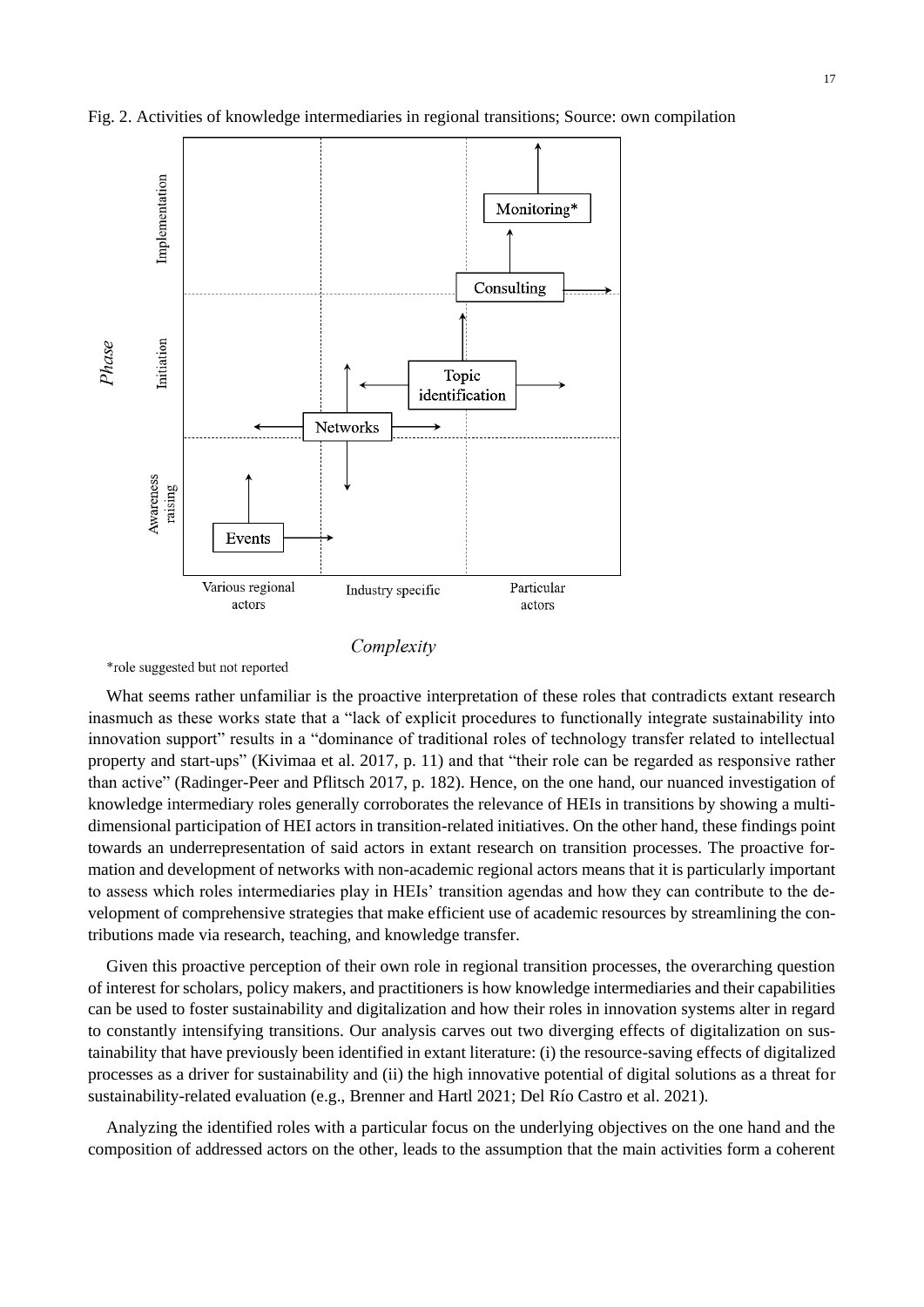portfolio that aims to support different challenges on different levels of concreteness and complexity. Our data indicate that the interplay between digitalization and sustainability affects the functions of knowledge intermediaries whose transition-related activities pervade multiple stages of sustainability and digitalization. Awareness-raising activities, mainly different sorts of *Events*, address various regional actors that are not yet active in digitalization and sustainability endeavors. Subsequently, sensitized actors are addressed in industry-specific regional *networks* to develop more specific support mechanisms. Hence, actors who develop competencies can be addressed in more specific activities to *identify particular topics* and projects. Such projects are then supported via *Consulting* and *Monitoring* activities to secure their success. Figure 2 illustrates this progression of complexity in the activities during the different phases. Concerning the progression of complexity, knowledge intermediaries' participation in different states of transition processes, which in turn require the addressing of actors with different states of knowledge, indicates an approach in which knowledge intermediaries prepare the ground for their core activities, that is, ensuring regional knowledge dissemination and peer learning between target groups, before processing particular implementation processes that may require academic knowledge.

#### *5.3 Interdependencies between digitalization and sustainability*

The ambiguous attitudes toward digitalization identified in our interviews, which range from euphoria for the support of resource efficiency to skepticism in apprehension of rebound effects on sustainability, reflect the current discordant status of the scholarly discussion (Brenner and Hartl 2021). These inconsistent perceptions of transition processes and their relations indicate an insecurity in the handling of these fields of activity, which are represented and addressed in current activities and political expectations without including particular guidelines for their incorporation in 'regular' activities. Furthermore, these perceptions reflect a dilemma immanent to the diversification of knowledge intermediaries' traditional mission of fostering research commercialization and the emerging aspiration to addressing certain issues of sustainability. While the former would suggest a focus on projects concerning commercially relevant topics such as digitalization, including the latter requires a distinct focus on sustainability, including monitoring activities for all other goals pursued. Dissolving this position between the requirements of the two transitions would require more in-depth research on the interdependencies between them. That would allow the incorporation in political strategies and the subsequent definition of roles for knowledge intermediaries.

# **6. Concluding implications**

The starting point of this paper was the apparent yet under-researched conceptual overlap between different types of intermediaries in regional innovation systems. Aiming for a contribution to closing this gap, the paper links the concept of knowledge intermediation to current discussions about co-occurring socio-technical transitions and assesses the contributions of knowledge intermediaries. Concerning the first research question about knowledge intermediaries' contribution to sustainability and digitalization, we find that intermediaries contribute in three major ways. First, they disseminate information and raise awareness of transition goals by events. Second, knowledge intermediaries build specialized networks that allow the information and knowledge necessary for innovation processes to circulate. Third, they support the implementation of regional innovation processes that identify problems or promote technical solutions. Regarding the research question concerning additional roles emerging from the interplay between sustainability and digitalization, we find that the interplay of interdependencies leads to extended roles for knowledge intermediaries. Knowledge intermediaries are aware of the potential positive and negative effects of digitalization on sustainability. Working at the intersection of both transitions, they are key actors in developing digitalization projects that avoid rebound effects on sustainability or contribute to sustainability transitions.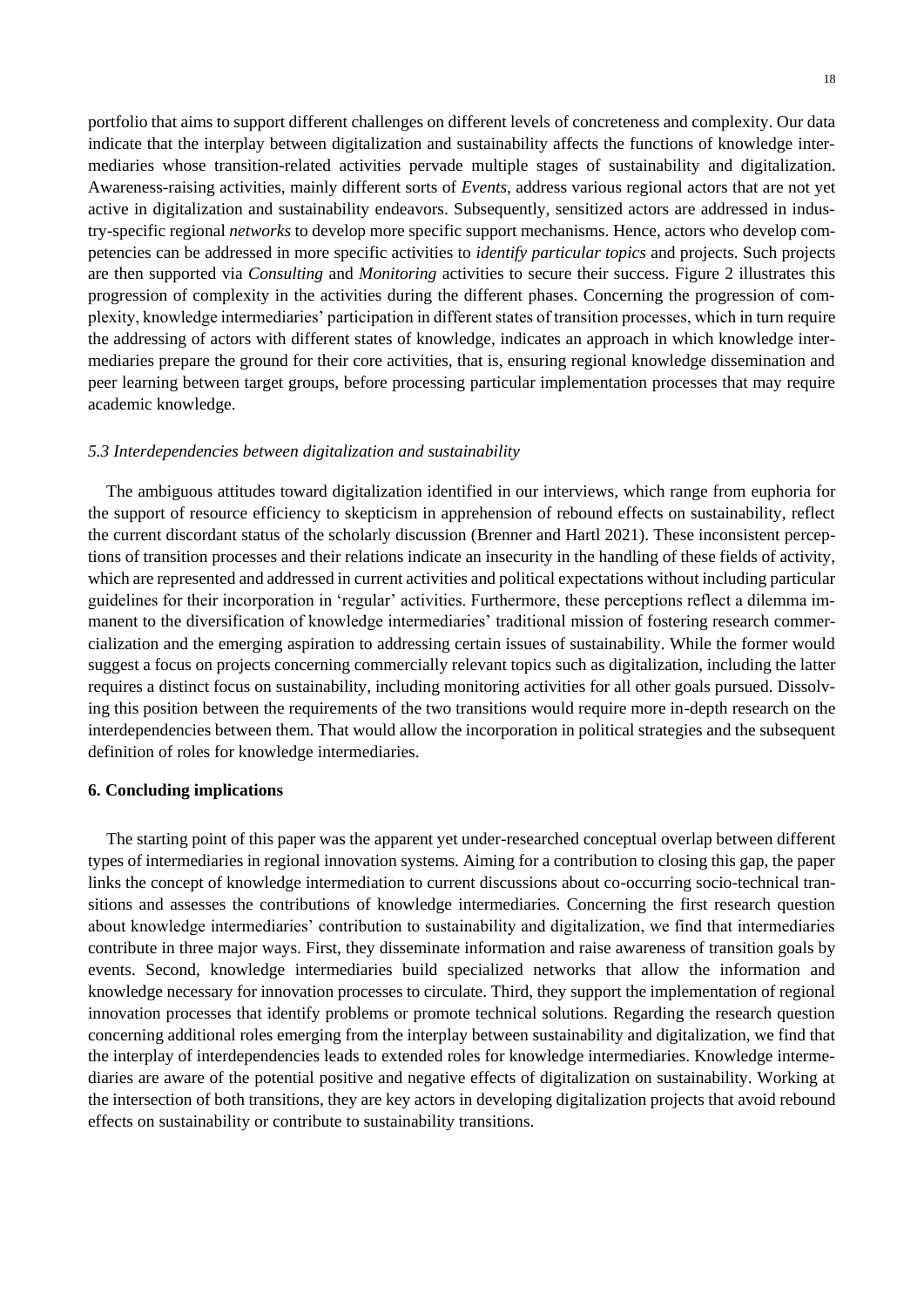From a policy perspective, these contributions are of interest for three reasons. First, the consideration of socio-technical transition processes requires the reformulation of regional innovation policies, of which knowledge intermediaries are central constituents. Second, intermediaries operating at the intersection between multiple regional actor groups play a central role in fostering these transition processes. Third, knowledge intermediaries represent the institutionalization of entrepreneurial and engaged strategies that were adopted by most HEIs and that necessitate the investigation of societal roles that make the best use of their manifold resources while not degrading the traditional missions of research and education. Our analysis shows that the support of regional transitions, including information dissemination, networking, and implementation support, represents a promising component of such roles. Hence, these findings suggest a vital role for knowledge intermediaries for regional innovation and development dynamics that exceeds the mere commercialization of technological knowledge and incorporates activities that contribute to grand societal challenges while not necessarily focusing on direct financial reflows.

Thus, for policymakers, our results suggest that interdependencies between different socio-technical transitions require coherent regional strategies. Concerning the regional organizational landscape, this indicates the need to strive for complementary capabilities between different intermediaries. Concerning the content and activities of policies of knowledge intermediation, the analysis suggests two amendments: First, knowledge intermediation approaches should purposefully include mission-oriented activities to support regional transition processes. Although commercialization and entrepreneurship may still be at the core of knowledge intermediation, knowledge intermediaries evolved from university-internal administrators of technology transfer to constituents of regional innovation and development contexts. Consequently, they must be designed and endowed in accordance with a broadening field of activities. Second, the societal effects of knowledge and technology transfer should be taken into consideration. As reflected in our data, most current knowledge and technology transfer approaches presuppose desirable effects, especially in digitalization projects, and neglect possible negative side effects of the innovations they support. Their unique position at the intersection between creators and users of knowledge enables knowledge intermediaries to fulfill monitoring functions valuable for a development toward sustainability-oriented innovation.

From a scholarly perspective, our explorative approach is a first step in disentangling the interdependencies between knowledge and transition intermediaries as well as between sustainability transitions and digitalization. Tailored to the incorporation of sustainability aspects of publicly funded knowledge intermediary initiatives, our data provides a rich database for identifying and illustrating self-perceived roles. However, we can we elaborate on the underlying motivations and the organizational embeddedness of the identified roles, nor assess their effects on the ambiguous position of knowledge intermediaries within the academic system.

Future research could enrich the current discussion by focusing on these aspects. To do so, these analyses should incorporate insights and opinions from scientists, firms, regional policy makers, and members of other relevant target groups that have participated in intermediation formats and thus evaluate intermediaries' roles from an external perspective and allow for additional design implications. Furthermore, blurring the lines between the roles and activities of different sorts of intermediaries fuels the ongoing debate on the regional interplay between intermediaries. Hence, future research should focus on organizational drivers, barriers, and peculiarities of intermediary collaboration to support the development and formulation of comprehensive policies that combine innovation-focused and sustainability-focused approaches.

#### **Acknowledgements**

The work of Philipp Bäumle was funded by the Lower Saxony Ministry of Science and Culture under grant number ZN3492 within the Lower Saxony "Vorab" of the Volkswagen Foundation and supported by the Center for Digital Innovations (ZDIN). The work of Daniel Hirschmann was funded by the German Federal Ministry of Education and Research under grant number 16IFI110 within the "Indikatorik in Forschung und Innovation (Indicators in Research and Innovation)" initiative.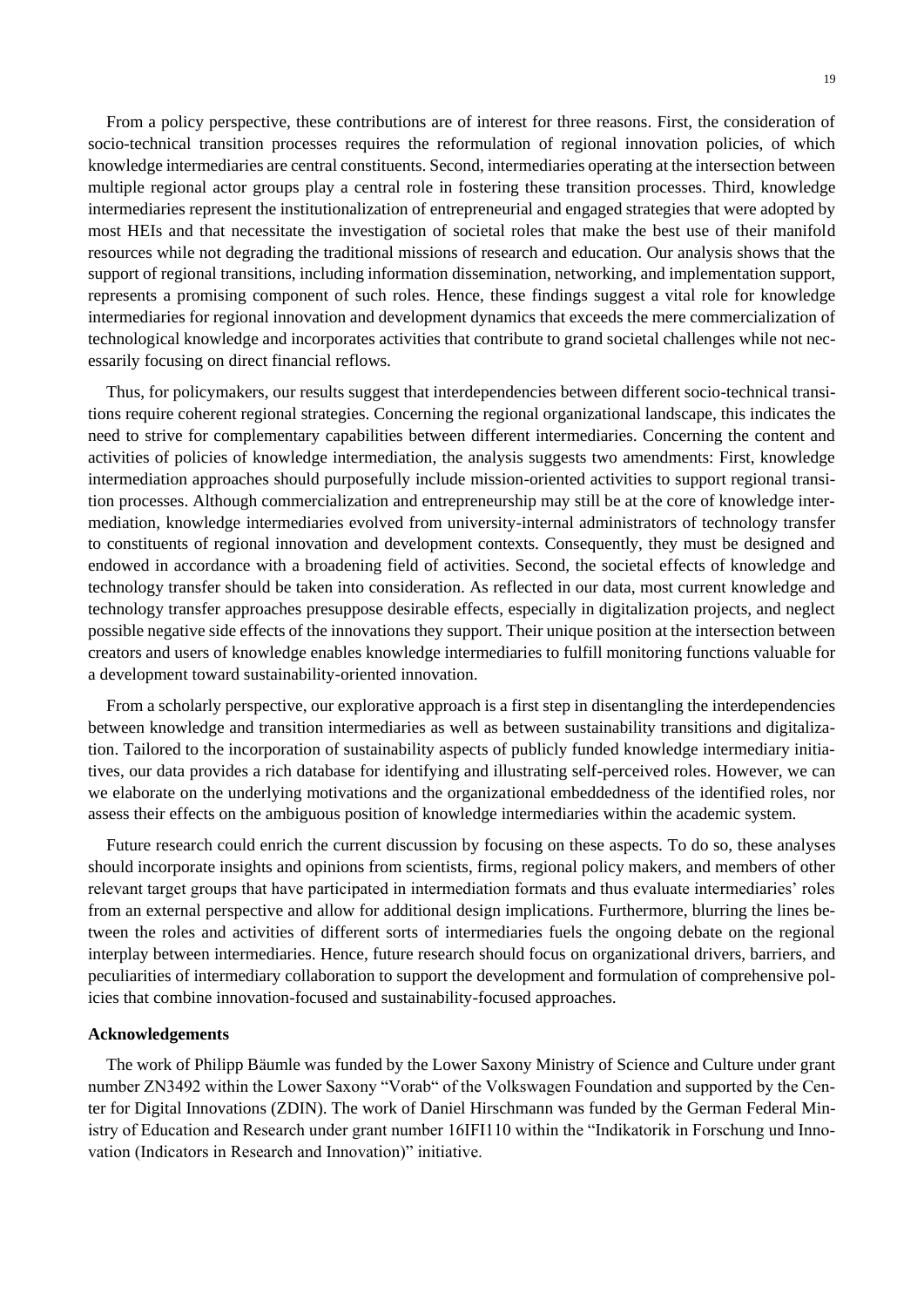#### **Publication bibliography**

- Andersen, Allan Dahl; Frenken, Koen; Galaz, Victor; Kern, Florian; Klerkx, Laurens; Mouthaan, Matthijs et al. (2021): On digitalization and sustainability transitions. In *Environmental Innovation and Societal Transitions* 41, pp. 96–98. DOI: 10.1016/j.eist.2021.09.013.
- Antikainen, Maria; Uusitalo, Teuvo; Kivikytö-Reponen, Päivi (2018): Digitalisation as an Enabler of Circular Economy. In *Procedia CIRP* 73, pp. 45–49. DOI: 10.1016/j.procir.2018.04.027.
- Barnes, Jacob (2018): The local embedding of low carbon technologies and the agency of user-side intermediaries. In *Journal of Cleaner Production* (209), pp. 769–781. DOI: 10.1016/j.jclepro.2018.10.258.
- Bican, Peter M.; Brem, Alexander (2020): Digital Business Model, Digital Transformation, Digital Entrepreneurship: Is There A Sustainable "Digital"? In *Sustainability* 12 (13), p. 5239. DOI: 10.3390/su12135239.
- Blume, Lorenz; Brenner, Thomas; Buenstorf, Guido (2017): Universities and sustainable regional development: introduction to the special issue. In *Rev Reg Res* 37 (2), pp. 103–109. DOI: 10.1007/s10037-017-0120-0.
- Boone, Christopher A.; Skipper, Joseph B.; Hazen, Benjamin T. (2017): A framework for investigating the role of big data in service parts management. In *Journal of Cleaner Production* 153, pp. 687–691. DOI: 10.1016/j.jclepro.2016.09.201.
- Brenner, Barbara; Hartl, Barbara (2021): The perceived relationship between digitalization and ecological, economic, and social sustainability. In *Journal of Cleaner Production* 315, p. 128128. DOI: 10.1016/j.jclepro.2021.128128.
- Breznitz, Shiri M.; Zhang, Qiantao (2019): Fostering the growth of student start-ups from university accelerators: an entrepreneurial ecosystem perspective. In *Industrial and Corporate Change* 28 (4), pp. 855–873. DOI: 10.1093/icc/dtz033.
- Bush, Ruth E.; Bale, Catherine S.E.; Powell, Mark; Gouldson, Andy; Taylor, Peter G.; Gale, William F. (2017): The role of intermediaries in low carbon transitions – Empowering innovations to unlock district heating in the UK. In *Journal of Cleaner Production* 148, pp. 137–147. DOI: 10.1016/j.jclepro.2017.01.129.
- Castro Benavides, Lina María; Tamayo Arias, Johnny Alexander; Arango Serna, Martín Darío; Branch Bedoya, John William; Burgos, Daniel (2020): Digital Transformation in Higher Education Institutions: A Systematic Literature Review. In *Sensors (Basel, Switzerland)* 20 (11). DOI: 10.3390/s20113291.
- Chen, Ying-Yu Kerri; Jaw, Yi-Long; Wu, Bing-Li (2016): Effect of digital transformation on organisational performance of SMEs. In *Internet Research* 26 (1), pp. 186–212. DOI: 10.1108/IntR-12-2013-0265.
- Clayton, Paige; Feldman, Maryann; Lowe, Nichola (2018): Behind the Scenes: Intermediary Organizations that Facilitate Science Commercialization Through Entrepreneurship. In *AMP* 32 (1), pp. 104–124. DOI: 10.5465/amp.2016.0133.
- Cramer, Jacqueline M. (2020): Implementing the circular economy in the Amsterdam Metropolitan Area: The interplay between market actors mediated by transition brokers. In *Bus Strat Env*. DOI: 10.1002/bse.2548.
- Dalziel, Margaret (2010): Why do innovation intermediaries exist? (Paper to be presented at the DRUID summer conference 2010). Available online at https://www.researchgate.net/profile/Margaret-Dalziel/publication/228855626\_Why\_do\_innovation\_intermediaries\_exist/links/548ed69f0cf225bf66a713bf/Whydo-innovation-intermediaries-exist.pdf, checked on 2/28/2022.
- Debackere, Koenraad; Veugelers, Reinhilde (2005): The role of academic technology transfer organizations in improving industry science links. In *Research Policy* 34 (3), pp. 321–342. DOI: 10.1016/j.respol.2004.12.003.
- Del Río Castro, Gema; González Fernández, María Camino; Uruburu Colsa, Ángel (2021): Unleashing the convergence amid digitalization and sustainability towards pursuing the Sustainable Development Goals (SDGs): A holistic review. In *Journal of Cleaner Production* 280, p. 122204. DOI: 10.1016/j.jclepro.2020.122204.
- Eickelpasch, Alexander; Fritsch, Michael (2005): Contests for cooperation—A new approach in German innovation policy. In *Research Policy* 34 (8), pp. 1269–1282. DOI: 10.1016/j.respol.2005.02.009.
- Eisenhardt, Kathleen M. (1989): Building Theories from Case Study Research. In *The Academy of Management Review*  14 (4), p. 532. DOI: 10.2307/258557.
- Etzkowitz, Henry; Webster, Andrew; Gebhardt, Christiane; Terra, Branca Regina Cantisano (2000): The future of the university and the university of the future: evolution of ivory tower to entrepreneurial paradigm. In *Research Policy*  29 (2), pp. 313–330. DOI: 10.1016/S0048-7333(99)00069-4.
- Etzkowitz, Henry; Zhou, Chunyan (2017): The Triple Helix. University–Industry–Government Innovation and Entrepreneurship. London: Routledge.
- European Commission (2019): Communication from the Commission to the European Parliament, the European Council, the Council, the European Economic and Social Committee and the Committee of the Regions. The European Green Deal. COM (2019) 640 Final. European Commission. Brussels, Belgium. Available online at https://eur-lex.europa.eu/legal-content/EN/TXT/?qid=158858077404, checked on 2/17/2022.
- Fischer, Lisa-Britt; Newig, Jens (2016): Importance of Actors and Agency in Sustainability Transitions: A Systematic Exploration of the Literature. In *Sustainability* 8 (5), pp. 1–21. DOI: 10.3390/su8050476.
- Fitzgerald, Michael; Kruschwitz, Nina; Bonnet, Didier; Welch, Michael (2014): Embracing digital technology: A new strategic imperative. Available online at https://emergenceweb.com/blog/wp-content/uploads/2013/10/embracingdigital-technology.pdf.
- Frantzeskaki, Niki; Buchel, Sophie; Spork, Charlie; Ludwig, Kathrin; Kok, Marcel T.J. (2019): The Multiple Roles of ICLEI: Intermediating to Innovate Urban Biodiversity Governance. In *Ecological Economics* 164, p. 106350. DOI: 10.1016/j.ecolecon.2019.06.005.
- Galati, Francesco; Bigliardi, Barbara (2019): Industry 4.0: Emerging themes and future research avenues using a text mining approach. In *Computers in Industry* 109, pp. 100–113. DOI: 10.1016/j.compind.2019.04.018.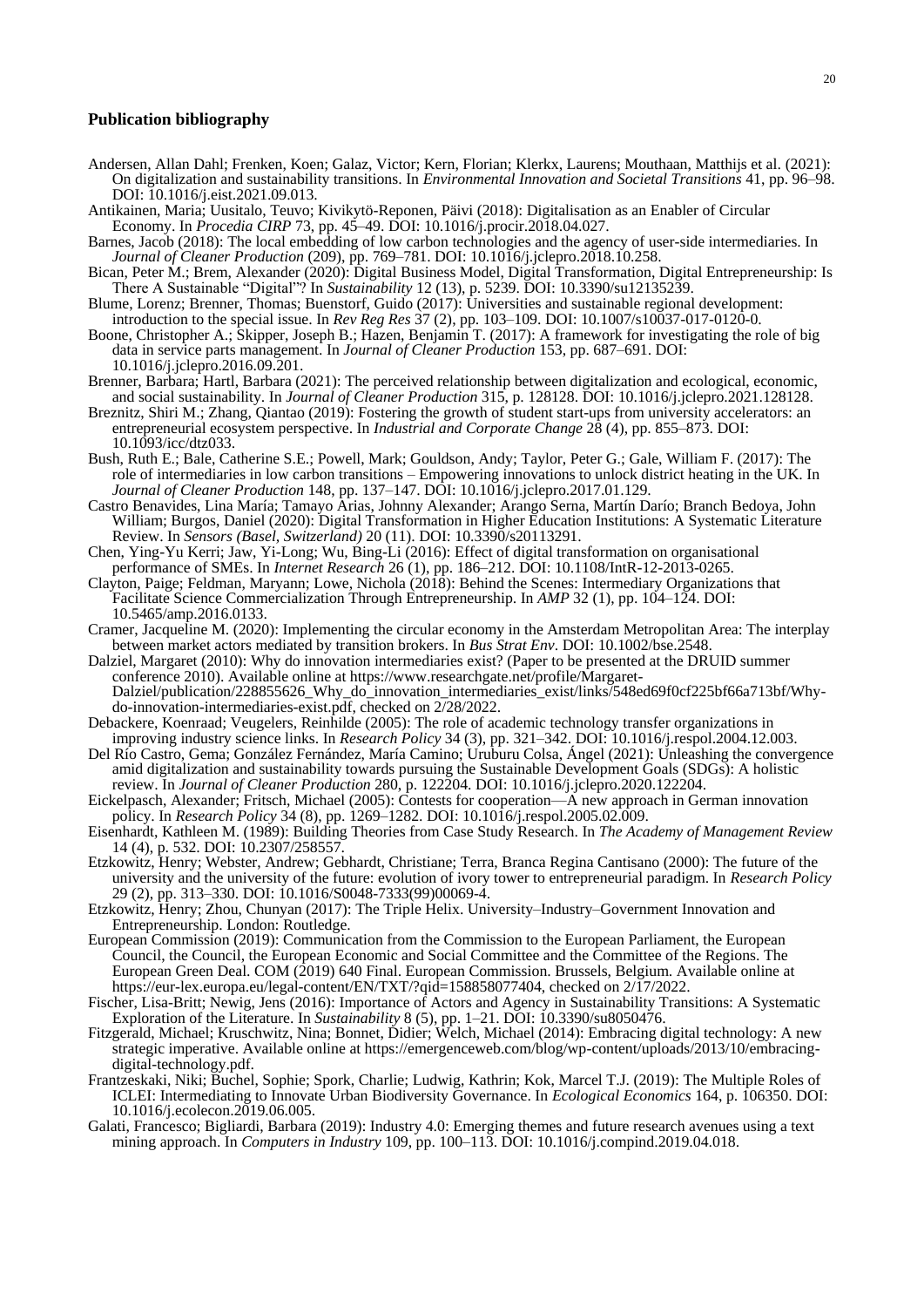- Garzoni, Antonello; Turi, Ivano de; Secundo, Giustina; Del Vecchio, Pasquale (2020): Fostering digital transformation of SMEs: a four levels approach. In *MD* 58 (8), pp. 1543–1562. DOI: 10.1108/MD-07-2019-0939.
- Geels, F. W. (2005): The dynamics of transitions in socio-technical systems: A multi-level analysis of the transition pathway from horse-drawn carriages to automobiles (1860–1930). In *Technology Analysis & Strategic Management*  17 (4), pp. 445–476. DOI: 10.1080/09537320500357319.
- Geels, Frank W. (2002): Technological transitions as evolutionary reconfiguration processes: a multi-level perspective and a case-study. In *Research Policy* 31, pp. 1257–1274.
- Geels, Frank W. (2019): Socio-technical transitions to sustainability: a review of criticisms and elaborations of the Multi-Level Perspective. In *Current Opinion in Environmental Sustainability* 39, pp. 187–201. DOI: 10.1016/j.cosust.2019.06.009.
- George, Gerard; Merrill, Ryan K.; Schillebeeckx, Simon J. D. (2021): Digital Sustainability and Entrepreneurship: How Digital Innovations Are Helping Tackle Climate Change and Sustainable Development. In *Entrepreneurship Theory and Practice* 45 (5), pp. 999–1027. DOI: 10.1177/1042258719899425.
- Glaser, Barney G.; Strauss, Anselm L. (2017): The discovery of grounded theory. Strategies for qualitative research. London, New York: Routledge.
- Gliedt, Travis; Hoicka, Christina E.; Jackson, Nathan (2018): Innovation intermediaries accelerating environmental sustainability transitions. In *Journal of Cleaner Production* 174, pp. 1247–1261. DOI: 10.1016/j.jclepro.2017.11.054.
- Good, Matthew; Knockaert, Mirjam; Soppe, Birthe; Wright, Mike (2019): The technology transfer ecosystem in academia. An organizational design perspective. In *Technovation* 82-83, pp. 35–50. DOI: 10.1016/j.technovation.2018.06.009.
- Götz, Marta; Jankowska, Barbara (2017): Clusters and Industry 4.0 do they fit together? In *European Planning Studies* 25 (9), pp. 1633–1653. DOI: 10.1080/09654313.2017.1327037.
- Grillitsch, Markus; Hansen, Teis; Coenen, Lars; Miörner, Johan; Moodysson, Jerker (2019): Innovation policy for system-wide transformation: The case of strategic innovation programmes (SIPs) in Sweden. In *Research Policy* 48 (4), pp. 1048–1061. DOI: 10.1016/j.respol.2018.10.004.
- Hamann, Ralph; April, Kurt (2013): On the role and capabilities of collaborative intermediary organisations in urban sustainability transitions. In *Journal of Cleaner Production* 50, pp. 12–21. DOI: 10.1016/j.jclepro.2012.11.017.
- Hansen, Teis; Coenen, Lars (2015): The geography of sustainability transitions: Review, synthesis and reflections on an emergent research field. In *Environmental Innovation and Societal Transitions* 17, pp. 92–109. DOI: 10.1016/j.eist.2014.11.001.
- Hayter, Christopher S. (2016): A trajectory of early-stage spinoff success: the role of knowledge intermediaries within an entrepreneurial university ecosystem. In *Small Bus Econ* 47 (3), pp. 633–656. DOI: 10.1007/s11187-016-9756-3.
- Hervas-Oliver, Jose-Luis; Estelles-Miguel, Sofia; Mallol-Gasch, Gustavo; Boix-Palomero, Juan (2019): A place-based policy for promoting Industry 4.0: the case of the Castellon ceramic tile district. In *European Planning Studies* 27 (9), pp. 1838–1856. DOI: 10.1080/09654313.2019.1642855.
- Hervas-Oliver, Jose-Luis; Gonzalez-Alcaide, Gregorio; Rojas-Alvarado, Ronald; Monto-Mompo, Silvia (2021): Emerging regional innovation policies for industry 4.0: analyzing the digital innovation hub program in European regions. In *CR* 31 (1), pp. 106–129. DOI: 10.1108/CR-12-2019-0159.
- Hodson, Mike; Marvin, Simon (2012): Mediating Low-Carbon Urban Transitions? Forms of Organization, Knowledge and Action. In *European Planning Studies* 20 (3), pp. 421–439. DOI: 10.1080/09654313.2012.651804.
- Horne, Ralph; Dalton, Tony (2014): Transition to low carbon? An analysis of socio-technical change in housing renovation. In *Urban Studies* 51 (16), pp. 3445–3458. DOI: 10.1177/0042098013516684.
- Howells, Jeremy (2006): Intermediation and the role of intermediaries in innovation. In *Research Policy* 35 (5), pp. 715–728. DOI: 10.1016/j.respol.2006.03.005.
- Huang-Saad, Aileen; Fay, Jonathan; Sheridan, Lauren (2017): Closing the divide: accelerating technology commercialization by catalyzing the university entrepreneurial ecosystem with I-Corps™. In *J Technol Transf* 42 (6), pp. 1466–1486. DOI: 10.1007/s10961-016-9531-2.
- Huggins, R.; Johnston, A.; Steffenson, R. (2008): Universities, knowledge networks and regional policy. In *Cambridge Journal of Regions, Economy and Society* 1 (2), pp. 321–340. DOI: 10.1093/cjres/rsn013.
- Hyysalo, Sampsa; Juntunen, Jouni K.; Freeman, Stephanie (2013): Internet Forums and the Rise of the Inventive Energy User. In *S&TS* 26 (1), pp. 25–51. DOI: 10.23987/sts.55307.
- Hyysalo, Sampsa; Juntunen, Jouni K.; Martiskainen, Mari (2018): Energy Internet forums as acceleration phase transition intermediaries. In *Research Policy* 47 (5), pp. 872–885. DOI: 10.1016/j.respol.2018.02.012.
- Isaksen, Arne; Trippl, Michaela; Kyllingstad, Nina; Rypestøl, Jan Ole (2021): Digital transformation of regional industries through asset modification. In *CR* 31 (1), pp. 130–144. DOI: 10.1108/CR-12-2019-0140.
- Janssen, Matthijs J.; Bogers, Maya; Wanzenböck, Iris (2020): Do systemic innovation intermediaries broaden horizons? A proximity perspective on R&D partnership formation. In *Industry and Innovation* 27 (6), pp. 605–629. DOI: 10.1080/13662716.2019.1618701.
- Kanda, Wisdom; Hjelm, Olof; Clausen, Jens; Bienkowska, Dzamila (2018): Roles of intermediaries in supporting ecoinnovation. In *Journal of Cleaner Production* 205, pp. 1006–1016. DOI: 10.1016/j.jclepro.2018.09.132.
- Kanda, Wisdom; Kuisma, Mika; Kivimaa, Paula; Hjelm, Olof (2020): Conceptualising the systemic activities of intermediaries in sustainability transitions. In *Environmental Innovation and Societal Transitions*. DOI: 10.1016/j.eist.2020.01.002.
- Kanda, Wisdom; Río, Pablo del; Hjelm, Olof; Bienkowska, Dzamila (2019): A technological innovation systems approach to analyse the roles of intermediaries in eco-innovation. In *Journal of Cleaner Production* 227, pp. 1136– 1148. DOI: 10.1016/j.jclepro.2019.04.230.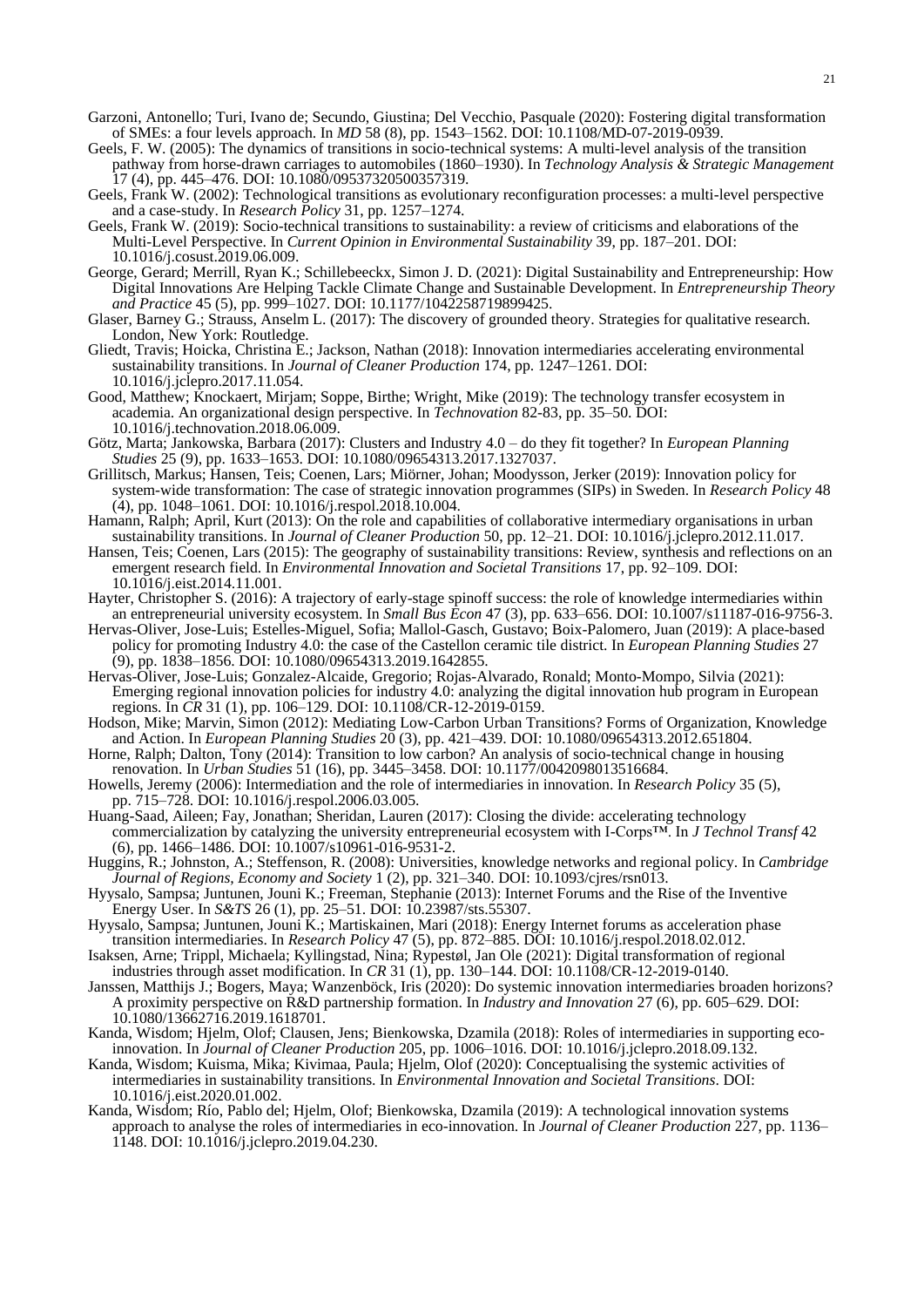- Kemp, René; Schot, Johan; Hoogma, Remco (1998): Regime shifts to sustainability through processes of niche formation: The approach of strategic niche management. In *Technology Analysis & Strategic Management* 10 (2), pp. 175–198. DOI: 10.1080/09537329808524310.
- Kemp, René; van Lente, Harro (2011): The dual challenge of sustainability transitions. In *Environmental Innovation and Societal Transitions* 1 (1), pp. 121–124. DOI: 10.1016/j.eist.2011.04.001.
- Kivimaa, Paula (2014): Government-affiliated intermediary organisations as actors in system-level transitions. In *Research Policy* 43 (8), pp. 1370–1380. DOI: 10.1016/j.respol.2014.02.007.
- Kivimaa, Paula; Boon, Wouter; Antikainen, Riina (2017): Commercialising university inventions for sustainabilitycase study of (non-)intermediating 'cleantech' at Aalto University. In *Science and Public Policy*, 1-14. DOI: 10.1093/scipol/scw090.
- Kivimaa, Paula; Boon, Wouter; Hyysalo, Sampsa; Klerkx, Laurens (2019a): Towards a typology of intermediaries in sustainability transitions: A systematic review and a research agenda. In *Research Policy* 48 (4), pp. 1062–1075. DOI: 10.1016/j.respol.2018.10.006.
- Kivimaa, Paula; Hyysalo, Sampsa; Boon, Wouter; Klerkx, Laurens; Martiskainen, Mari; Schot, Johan (2019b): Passing the baton: How intermediaries advance sustainability transitions in different phases. In *Environmental Innovation and Societal Transitions* 31, pp. 110–125. DOI: 10.1016/j.eist.2019.01.001.
- Kivimaa, Paula; Primmer, Eeva; Lukkarinen, Jani (2020): Intermediating policy for transitions towards net-zero energy buildings. In *Environmental Innovation and Societal Transitions* 36, pp. 418–432. DOI: 10.1016/j.eist.2020.01.007.
- Klewitz, Johanna; Zeyen, Anica; Hansen, Erik G. (2012): Intermediaries driving eco-innovation in SMEs: a qualitative investigation. In *European Journal of Innovation Management* 15 (4), pp. 442–467. DOI: 10.1108/14601061211272376.
- Klofsten, Magnus; Fayolle, Alain; Guerrero, Maribel; Mian, Sarfraz; Urbano, David; Wright, Mike (2019): The entrepreneurial university as driver for economic growth and social change - Key strategic challenges. In *Technological Forecasting and Social Change* 141, pp. 149–158. DOI: 10.1016/j.techfore.2018.12.004.
- Köhler, Jonathan; Geels, Frank W.; Kern, Florian; Markard, Jochen; Onsongo, Elsie; Wieczorek, Anna et al. (2019): An agenda for sustainability transitions research: State of the art and future directions. In *Environmental Innovation and Societal Transitions* 31, pp. 1–32. DOI: 10.1016/j.eist.2019.01.004.
- Kopp, Ralf; Howaldt, Jürgen; Schultze, Jürgen (2016): Why Industry 4.0 needs Workplace Innovation: a critical look at the German debate on advanced manufacturing. In *EJWI* 2 (1). DOI: 10.46364/ejwi.v2i1.373.
- Kraker, Joop de; Cörvers, Ron; Valkering, Pieter; Hermans, Martijn; Rikers, Jos (2013): Learning for sustainable regional development: towards learning networks 2.0? In *Journal of Cleaner Production* 49, pp. 114–122. DOI: 10.1016/j.jclepro.2012.11.019.
- Kuhlmann, Stefan; Rip, Arie (2018): Next-Generation Innovation Policy and Grand Challenges. In *Science and Public Policy* 45 (4), pp. 448–454. DOI: 10.1093/scipol/scy011.
- Lahikainen, Katja; Kolhinen, Johanna; Ruskovaara, Elena; Pihkala, Timo (2019): Challenges to the development of an entrepreneurial university ecosystem: The case of a Finnish university campus. In *Industry and Higher Education*  33 (2), pp. 96–107. DOI: 10.1177/0950422218815806.
- Lamine, Wadid; Mian, Sarfraz; Fayolle, Alain; Wright, Mike; Klofsten, Magnus; Etzkowitz, Henry (2018): Technology business incubation mechanisms and sustainable regional development. In *J Technol Transf* 43 (5), pp. 1121–1141. DOI: 10.1007/s10961-016-9537-9.
- Linkov, Igor; Trump, Benjamin; Poinsatte-Jones, Kelsey; Florin, Marie-Valentine (2018): Governance Strategies for a Sustainable Digital World. In *Sustainability* 10 (2), p. 440. DOI: 10.3390/su10020440.
- Liu, Ran; Gailhofer, Peter; Gensch, Carl-Otto; Köhler, Andreas; Wolff, Franziska (2019): Impacts of the digital transformation on the environment and sustainability. Issue Paper under Task 3 from the "Service contract on future EU environment policy". Berlin. Available online at https://www.researchgate.net/profile/Franziska-Wolff-2/publication/342039732\_Impacts\_of\_the\_digital\_transformation\_on\_the\_environment\_and\_sustainability/links/60 2819c7299bf1cc26c4154a/Impacts-of-the-digital-transformation-on-the-environment-and-sustainability.pdf.
- Lockett, Andy; Wright, Mike (2005): Resources, capabilities, risk capital and the creation of university spin-out companies. In *Research Policy* 34 (7), pp. 1043–1057. DOI: 10.1016/j.respol.2005.05.006.
- Loorbach, Derk; Frantzeskaki, Niki; Avelino, Flor (2017): Sustainability Transitions Research: Transforming Science and Practice for Societal Change. In *Annu. Rev. Environ. Resour.* 42 (1), pp. 599–626. DOI: 10.1146/annurevenviron-102014-021340.
- Loorbach, Derk; Wittmayer, Julia M.; Avelino, Flor; von Wirth, Timo; Frantzeskaki, Niki (2020): Transformative innovation and translocal diffusion. In *Environmental Innovation and Societal Transitions* 35, pp. 251–260. DOI: 10.1016/j.eist.2020.01.009.
- Macho-Stadler, Inés; Pérez-Castrillo, David; Veugelers, Reinhilde (2007): Licensing of university inventions: The role of a technology transfer office. In *International Journal of Industrial Organization* 25 (3), pp. 483–510. DOI: 10.1016/j.ijindorg.2006.06.001.
- Markard, Jochen; Raven, Rob; Truffer, Bernhard (2012): Sustainability transitions: An emerging field of research and its prospects. In *Research Policy* 41 (6), pp. 955–967. DOI: 10.1016/j.respol.2012.02.013.
- Markman, Gideon D.; Phan, Phillip H.; Balkin, David B.; Gianiodis, Peter T. (2005): Entrepreneurship and universitybased technology transfer. In *Journal of Business Venturing* 20 (2), pp. 241–263. DOI: 10.1016/j.jbusvent.2003.12.003.
- Matt, Christian; Hess, Thomas; Benlian, Alexander (2015): Digital Transformation Strategies. In *Bus Inf Syst Eng* 57 (5), pp. 339–343. DOI: 10.1007/s12599-015-0401-5.
- Mayring, Philipp (2015): Qualitative Inhaltsanalyse. Grundlagen und Techniken. 12., überarb. Aufl. Weinheim: Beltz (Beltz Pädagogik). Available online at http://content-select.com/index.php?id=bib\_view&ean=9783407293930.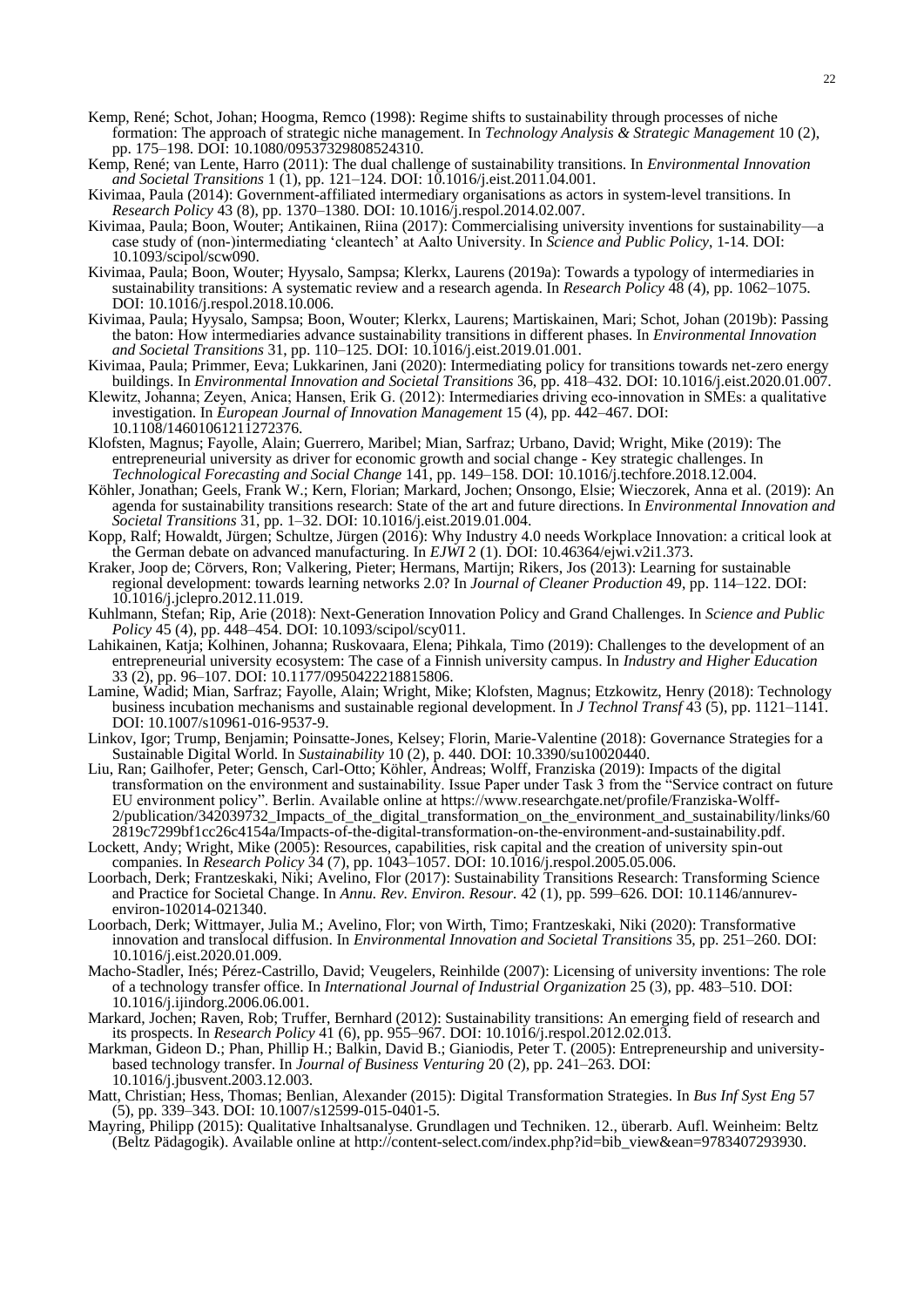- Mignon, Ingrid; Kanda, Wisdom (2018): A typology of intermediary organizations and their impact on sustainability transition policies. In *Environmental Innovation and Societal Transitions* 29, pp. 100–113. DOI: 10.1016/j.eist.2018.07.001.
- Miller, David J.; Acs, Zoltan J. (2017): The campus as entrepreneurial ecosystem: the University of Chicago. In *Small Bus Econ* 49 (1), pp. 75–95. DOI: 10.1007/s11187-017-9868-4.
- Nambisan, Satish; Wright, Mike; Feldman, Maryann (2019): The digital transformation of innovation and entrepreneurship: Progress, challenges and key themes. In *Research Policy* 48 (8), p. 103773. DOI: 10.1016/j.respol.2019.03.018.
- Nauwelaers, Claire (2011): Intermediaries in Regional Innovation Systems: Role and Challenges for Policy. In Philip Cooke, Bjørn Asheim, Ron Boschma, Ron Martin, Dafna Schwartz, Franz Tödtling (Eds.): Handbook of Regional Innovation and Growth: Edward Elgar Publishing.
- Ortega-Gras, Juan-José; Bueno-Delgado, María-Victoria; Cañavate-Cruzado, Gregorio; Garrido-Lova, Josefina (2021): Twin Transition through the Implementation of Industry 4.0 Technologies: Desk-Research Analysis and Practical Use Cases in Europe. In *Sustainability* 13 (24), p. 13601. DOI: 10.3390/su132413601.
- Paniccia, Paola; Baiocco, Silvia (2018): Co-Evolution of the University Technology Transfer: Towards a Sustainability-Oriented Industry: Evidence from Italy. In *Sustainability* 10 (12), p. 4675. DOI: 10.3390/su10124675.
- Peer, Verena; Stoeglehner, Gernot (2013): Universities as change agents for sustainability framing the role of knowledge transfer and generation in regional development processes. In *Journal of Cleaner Production* 44, pp. 85– 95. DOI: 10.1016/j.jclepro.2012.12.003.
- Polzin, Friedemann; Flotow, Paschen von; Klerkx, Laurens (2016): Addressing barriers to eco-innovation: Exploring the finance mobilisation functions of institutional innovation intermediaries. In *Technological Forecasting and Social Change* 103, pp. 34–46. DOI: 10.1016/j.techfore.2015.10.001.
- Purcell, Wendy Maria; Henriksen, Heather; Spengler, John D. (2019): Universities as the engine of transformational sustainability toward delivering the sustainable development goals. In *Int J of Sus in Higher Ed* 20 (8), pp. 1343– 1357. DOI: 10.1108/IJSHE-02-2019-0103.
- Radinger-Peer, Verena; Pflitsch, Gesa (2017): The role of higher education institutions in regional transition paths towards sustainability. In *Rev Reg Res* 37 (2), pp. 161–187. DOI: 10.1007/s10037-017-0116-9.
- Radinger-Peer, Verena; Pflitsch, Gesa; Kanning, Helga; Schiller, Daniel (2021): Establishing the Regional Sustainable Developmental Role of Universities—From the Multilevel-Perspective (MLP) and Beyond. In *Sustainability* 13 (13), p. 6987. DOI: 10.3390/su13136987.
- Reischauer, Georg (2018): Industry 4.0 as policy-driven discourse to institutionalize innovation systems in manufacturing. In *Technological Forecasting and Social Change* 132, pp. 26–33. DOI: 10.1016/j.techfore.2018.02.012.
- Rosa, Paolo; Sassanelli, Claudio; Urbinati, Andrea; Chiaroni, Davide; Terzi, Sergio (2020): Assessing relations between Circular Economy and Industry 4.0: a systematic literature review. In *International Journal of Production Research*  58 (6), pp. 1662–1687. DOI: 10.1080/00207543.2019.1680896.
- Rothaermel, F. T.; Agung, S. D.; Jiang, L. (2007): University entrepreneurship: a taxonomy of the literature. In *Industrial and Corporate Change* 16 (4), pp. 691–791. DOI: 10.1093/icc/dtm023.
- Schaltegger, Stefan; Beckmann, Markus; Hockerts, Kai (2018): Collaborative entrepreneurship for sustainability. Creating solutions in light of the UN sustainable development goals. In *IJEV* 10 (2), p. 131. DOI: 10.1504/IJEV.2018.092709.
- Scholz, Roland (2016): Sustainable Digital Environments: What Major Challenges Is Humankind Facing? In *Sustainability* 8 (8), p. 726. DOI: 10.3390/su8080726.
- Schot, Johan; Steinmueller, W. Edward (2018): Three frames for innovation policy: R&D, systems of innovation and transformative change. In *Research Policy* 47 (9), pp. 1554–1567. DOI: 10.1016/j.respol.2018.08.011.
- Secundo, Giustina; Rippa, Pierluigi; Cerchione, Roberto (2020): Digital Academic Entrepreneurship: A structured literature review and avenue for a research agenda. In *Technological Forecasting and Social Change* 157, p. 120118. DOI: 10.1016/j.techfore.2020.120118.
- Sedlacek, Sabine (2013): The role of universities in fostering sustainable development at the regional level. In *Journal of Cleaner Production* 48, pp. 74–84. DOI: 10.1016/j.jclepro.2013.01.029.
- Siegel, D. S.; Veugelers, R.; Wright, M. (2007): Technology transfer offices and commercialization of university intellectual property: performance and policy implications. In *Oxford Review of Economic Policy* 23 (4), pp. 640– 660. DOI: 10.1093/oxrep/grm036.
- Siegel, Donald S.; Waldman, David A.; Atwater, Leanne E.; Link, Albert N. (2003): Commercial knowledge transfers from universities to firms: improving the effectiveness of university–industry collaboration. In *The Journal of High Technology Management Research* 14 (1), pp. 111–133. DOI: 10.1016/S1047-8310(03)00007-5.
- Sovacool, Benjamin K.; Turnheim, Bruno; Martiskainen, Mari; Brown, Donal; Kivimaa, Paula (2020): Guides or gatekeepers? Incumbent-oriented transition intermediaries in a low-carbon era. In *Energy Research & Social Science* 66. DOI: 10.1016/j.erss.2020.101490.
- Stephens, Jennie C.; Hernandez, Maria E.; Román, Mikael; Graham, Amanda C.; Scholz, Roland W. (2008): Higher education as a change agent for sustainability in different cultures and contexts. In *Int J of Sus in Higher Ed* 9 (3), pp. 317–338. DOI: 10.1108/14676370810885916.
- Stewart, James; Hyysalo, Sampsa (2008): Intermediaries, users and social learning in technological innovation. In *Int. J. Innov. Mgt.* 12 (03), pp. 295–325. DOI: 10.1142/S1363919608002035.
- Stock, Tim; Obenaus, Michael; Kunz, Sascha; Kohl, Holger (2018): Industry 4.0 as enabler for a sustainable development: A qualitative assessment of its ecological and social potential. In *Process Safety and Environmental Protection* 118, pp. 254–267. DOI: 10.1016/j.psep.2018.06.026.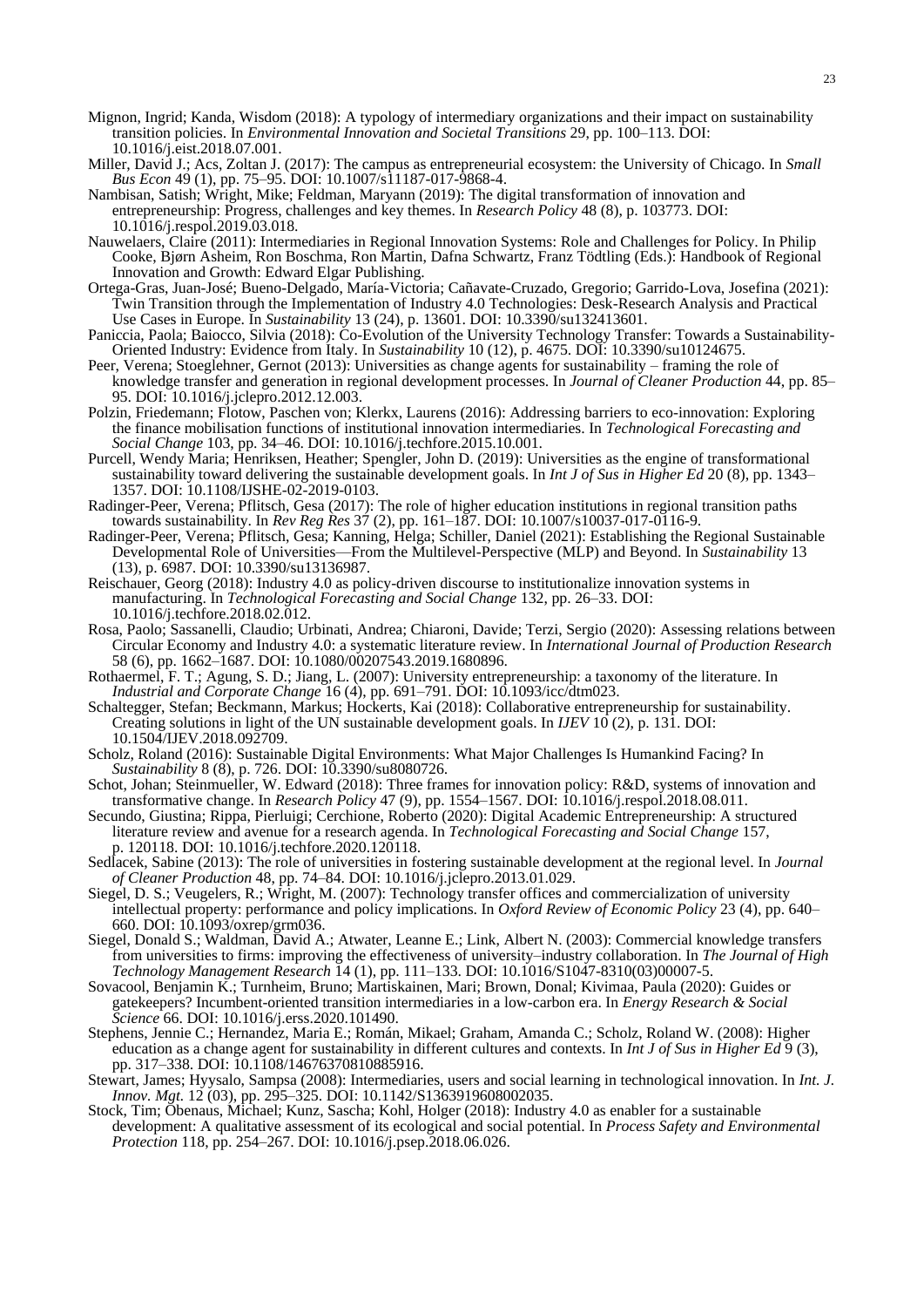- Strambach, Simone; Pflitsch, Gesa (2018): Micro-dynamics in regional transition paths to sustainability Insights from the Augsburg region. In *Applied Geography* 90, pp. 296–307. DOI: 10.1016/j.apgeog.2017.04.012.
- Tödtling, Franz; Trippl, Michaela; Desch, Veronika (2021): New directions for RIS studies and policies in the face of grand societal challenges. In *GEIST – Geography of Innovation and Sustainability Transitions Paper series.* (1). Available online at https://www.geist-wp.com/papers/geist\_wp\_2101.pdf, checked on 7/1/2021.
- Trencher, G.; Yarime, M.; McCormick, K. B.; Doll, C. N. H.; Kraines, S. B. (2014): Beyond the third mission: Exploring the emerging university function of co-creation for sustainability. In *Science and Public Policy* 41 (2), pp. 151–179. DOI: 10.1093/scipol/sct044.
- van Boxstael, A.; Meijer, L.L.J.; Huijben, J.C.C.M.; Romme, A.G.L. (2020): Intermediating the energy transition across spatial boundaries: Cases of Sweden and Spain. In *Environmental Innovation and Societal Transitions* 36, pp. 466– 484. DOI: 10.1016/j.eist.2020.02.007.
- van Lente, Harro; Boon, Wouter P.C.; Klerkx, Laurens (2020): Positioning of systemic intermediaries in sustainability transitions: Between storylines and speech acts. In *Environmental Innovation and Societal Transitions* 36, pp. 485– 497. DOI: 10.1016/j.eist.2020.02.006.
- van Lente, Harro; Hekkert, Marko; Smits, Ruud; van Waveren, Bas (2003): Roles of Systemic Intermediaries in Transition Processes. In *Int. J. Innov. Mgt.* 07 (03), pp. 247–279. DOI: 10.1142/S1363919603000817.
- Vihemäki, Heini; Toppinen, Anne; Toivonen, Ritva (2020): Intermediaries to accelerate the diffusion of wooden multistorey construction in Finland. In *Environmental Innovation and Societal Transitions* 36, pp. 433–448. DOI: 10.1016/j.eist.2020.04.002.
- Villani, Elisa; Rasmussen, Einar; Grimaldi, Rosa (2017): How intermediary organizations facilitate university–industry technology transfer: A proximity approach. In *Technological Forecasting and Social Change* 114, pp. 86–102. DOI: 10.1016/j.techfore.2016.06.004.
- Wang, Lei; Chen, Yangyang; Ramsey, Thomas Stephen; Hewings, Geoffrey J.D. (2021): Will researching digital technology really empower green development? In *Technology in Society* 66, p. 101638. DOI: 10.1016/j.techsoc.2021.101638.
- Wright, Mike; Birley, Sue; Mosey, Simon (2004): Entrepreneurship and University Technology Transfer. In *The Journal of Technology Transfer* 29 (3/4), pp. 235–246. DOI: 10.1023/B:JOTT.0000034121.02507.f3.
- Wright, Mike; Clarysse, Bart; Lockett, Andy; Knockaert, Mirjam (2008): Mid-range universities' linkages with industry: Knowledge types and the role of intermediaries. In *Research Policy* 37 (8), pp. 1205–1223. DOI: 10.1016/j.respol.2008.04.021.
- Yin, Robert K. (2018): Qualitative Research from Start to Finish. First edition. New York: St. Martin's Press.
- Youtie, Jan; Shapira, Philip (2008): Building an innovation hub: A case study of the transformation of university roles in regional technological and economic development. In *Research Policy* 37 (8), pp. 1188–1204. DOI: 10.1016/j.respol.2008.04.012.
- Yusuf, Shahid (2008): Intermediating knowledge exchange between universities and businesses. In *Research Policy* 37 (8), pp. 1167–1174. DOI: 10.1016/j.respol.2008.04.011.
- Zilahy, Gyula; Huisingh, Donald; Melanen, Matti; Phillips, Victor D.; Sheffy, John (2009): Roles of academia in regional sustainability initiatives: outreach for a more sustainable future. In *Journal of Cleaner Production* 17 (12), pp. 1053–1056. DOI: 10.1016/j.jclepro.2009.03.006.
- Zimmermann, Alfred; Schmidt, Rainer; Jain, Lakhmi C. (2021): Architecting the Digital Transformation. Cham: Springer International Publishing (188).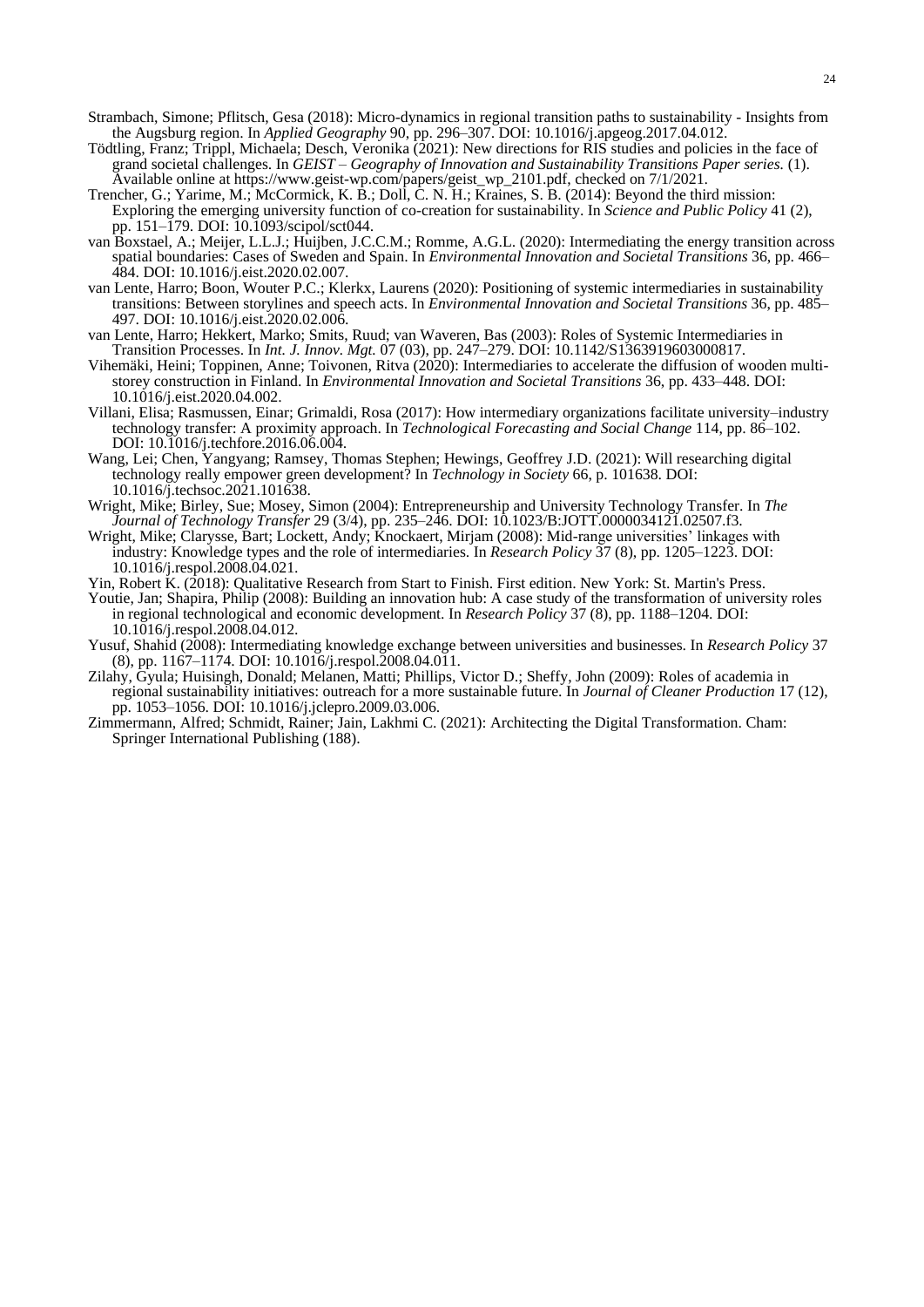# **Appendix**

*B. Interviews*

| No.                      | Case   | <b>Sector</b> | Role                                         | <b>Duration</b><br>[min.] |
|--------------------------|--------|---------------|----------------------------------------------|---------------------------|
| 1                        | Case A | Academia      | Professor                                    | 112                       |
| $\overline{2}$           | Case A | Academia      | <b>Research Associate</b>                    | 40                        |
| 3                        | Case A | Civil society | Research Associate of a foundation           | 54                        |
| $\overline{\mathcal{L}}$ | Case A | Industry      | Representative of chamber of commerce        | 61                        |
| 5                        | Case A | Academia      | Research Associate of a Research Institute   | 66                        |
| 6                        | Case A | Academia      | Research Associate of a Research Institute   | 36                        |
| $\tau$                   | Case A | Academia      | <b>Research Associate</b>                    | 65                        |
| 8                        | Case A | Academia      | Senior Researcher of a Research Institute    | 91                        |
| 9                        | Case A | Academia      | Senior Researcher                            | 90                        |
| 10                       | Case A | Industry      | Representative of chamber of commerce        | 91                        |
| 11                       | Case A | Public admin. | Innovation support manager                   | 34                        |
| 12                       | Case A | Industry      | Representative of Business Association       | 40                        |
| 13                       | Case A | Academia      | Senior Researcher                            | 58                        |
| 14                       | Case A | Industry      | Sustainability consultant                    | 57                        |
| 15                       | Case A | Academia      | Representative of university sust. office    | 45                        |
| 16                       | Case A | Academia      | Representative of presidential board         | 59                        |
| 17                       | Case A | Public admin. | Representative of university transfer office | 42                        |
| 18                       | Case B | Academia      | Professor                                    | 80                        |
| 19                       | Case B | Academia      | Innovation support manager                   | 94                        |
| 20                       | Case B | Academia      | Innovation support manager                   | 97                        |
| 21                       | Case B | Industry      | Innovation support manager                   | 138                       |
| 22                       | Case B | Public admin. | <b>Business developer</b>                    | 61                        |
| 23                       | Case B | Academia      | Professor                                    | 53                        |
| 24                       | Case B | Public admin. | <b>Business developer</b>                    | 64                        |
| 25                       | Case B | Academia      | Project manager                              | 61                        |
| 26                       | Case B | Civil society | Representative of a civil association        | 71                        |
| 27                       | Case B | Industry      | Innovation manager                           | 89                        |
| 28                       | Case B | Industry      | Innovation manager                           | 66                        |
| 29                       | Case B | Civil society | Representative of a civil association        | 91                        |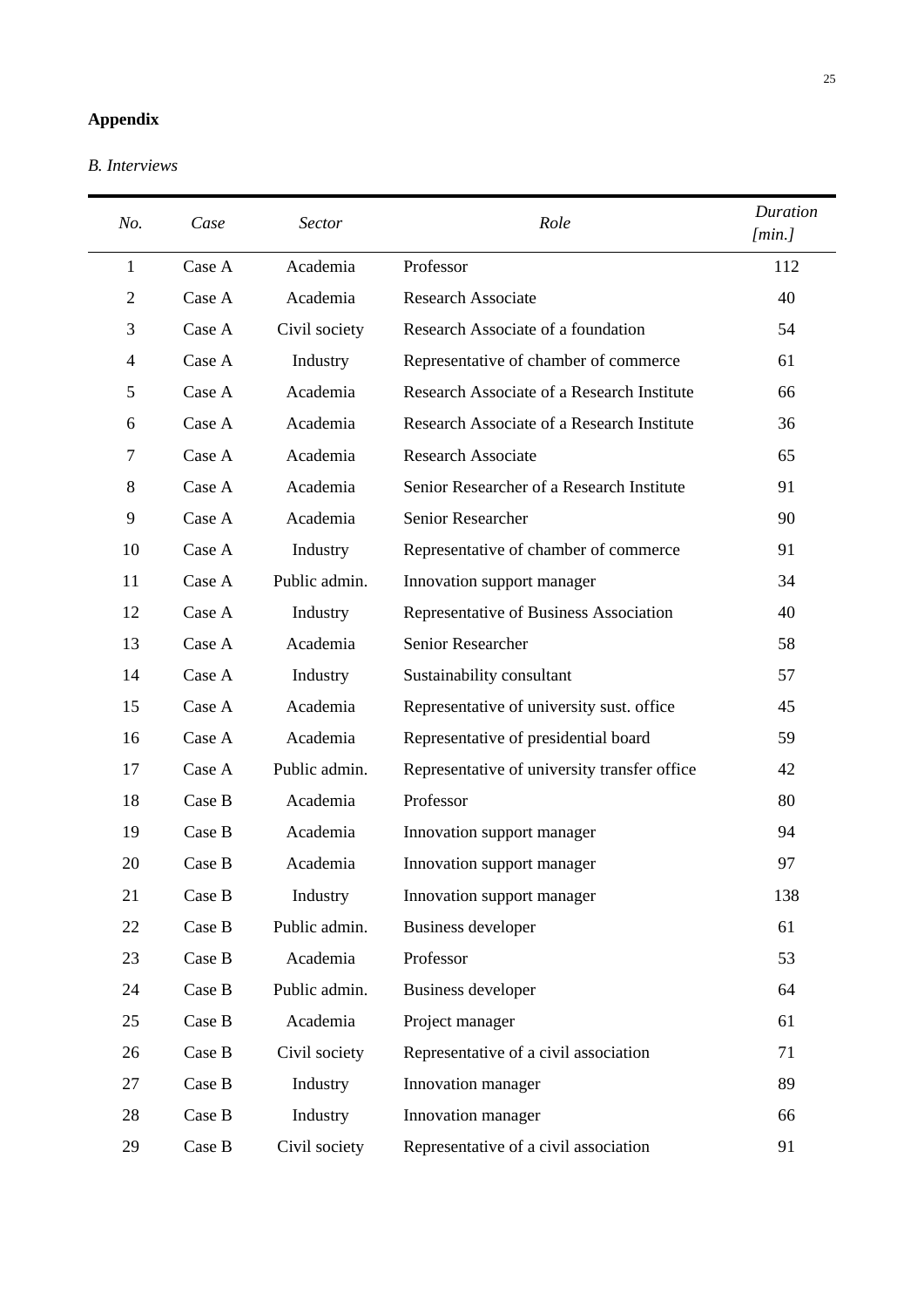| 30 | Case B | Public admin. | Knowledge transfer manager                   | 58  |
|----|--------|---------------|----------------------------------------------|-----|
| 31 | Case B | Industry      | Representative of regional craft sector      | 77  |
| 32 | Case B | Public admin. | Representative of biosphere reserve          | 100 |
| 33 | Case B | Academia      | Professor                                    | 70  |
| 34 | Case B | Academia      | Professor                                    | 70  |
| 35 | Case B | Academia      | Professor                                    | 76  |
| 36 | Case C | Academia      | Professor                                    | 103 |
| 37 | Case C | Academia      | Professor                                    | 86  |
| 38 | Case C | Public admin. | Representative of innovation support         | 77  |
| 39 | Case C | Academia      | Program Manager                              | 73  |
| 40 | Case C | Public admin. | <b>Business developer</b>                    | 35  |
| 41 | Case C | Public admin. | Representative of an innovation center       | 54  |
| 42 | Case C | Industry      | Representative of chamber of commerce        | 54  |
| 43 | Case C | Academia      | Representative of university transfer office | 72  |
| 44 | Case C | Academia      | Research associate                           | 73  |
| 45 | Case C | Public admin. | Representative of university sust. office    | 54  |
| 46 | Case C | Academia      | Communication manager                        | 77  |
| 47 | Case C | Civil society | Representative of a foundation               | 62  |
| 48 | Case C | Civil society | Representative of a civil association        | 73  |
| 49 | Case D | Academia      | Professor                                    | 87  |
| 50 | Case D | Academia      | Project manager                              | 92  |
| 51 | Case D | Public admin. | Representative of SNIC Office                | 72  |
| 52 | Case D | Public admin. | Innovation support                           | 62  |
| 53 | Case D | Civil society | Representative of a foundation               | 59  |
| 54 | Case D | Academia      | Professor                                    | 75  |
| 55 | Case D | Public admin. | <b>Business developer</b>                    | 64  |
| 56 | Case D | Public admin. | <b>Business developer</b>                    | 48  |
| 57 | Case D | Academia      | Innovation scout                             | 50  |
| 58 | Case D | Industry      | Representative of chamber of crafts          | 71  |
| 59 | Case D | Public admin. | <b>Business Developer</b>                    | 50  |
| 60 | Case D | Industry      | Representative of chamber of commerce        | 78  |
| 61 | Case D | Academia      | Innovation scout                             | 55  |
| 62 | Case D | Public admin. | <b>Business developer</b>                    | 52  |